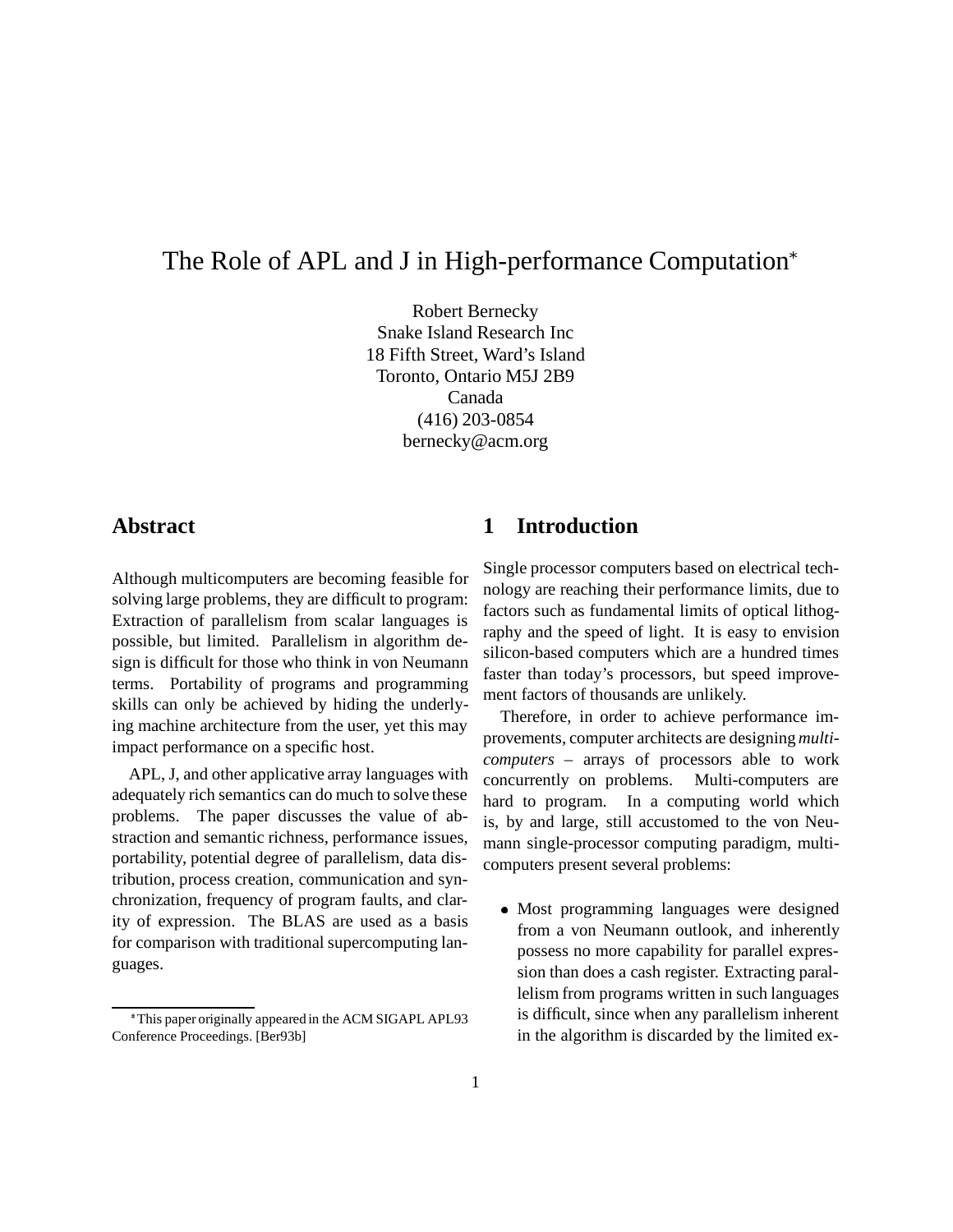pressiveness of the language used to describe the algorithm. Wall's study of instruction-level parallelism [Wal91] obtained a median level of parallelism of 5, even assuming very ambitious hardware and software techniques were available.

- Algorithm design has, by and large, been done from the von Neumann viewpoint, blinding people to the potential for parallel solutions to problems. In the past 25 years, only user of APL and a few other languages have taken parallel algorithm design seriously.
- Matching algorithms to machine architectures is difficult; making portable algorithms which run well on a variety of network topologies is even harder. Most adaptations of scalar languages to parallel expression have been done from the standpoint of a particular machine design, and *require* that the application programmer explicitly embed those architectural assumptions in the application program. Those language designers have abdicated their responsibility to provide programming tools that can be effectively used by the masses. They have merely passed the problems of synchronization, communication, and data distribution on to the users, who must embed such architectural considerations in their programs. Such embedding inhibits program portability and thereby limits the utility of programs written in such dialects.

Given these and other such problems, what can we, as language designers and compiler writers, do to alleviate or eliminate them?

The thesis of this paper is that applicative array languages with adequate richness, such as APL and J, can do much to solve these problems. The following sections will deal with issues including the value of semantic richness and abstraction, performance issues, portability, potential degree of parallelism, data distribution, process creation, communication and synchronization, frequency of program faults, and clarity of expression. The BLAS [LHKK79] are used as a basis for comparison with traditional supercomputing languages.

### **2 A Brief Overview of APL and J**

Applied mathematics is concerned with the design and analysis of algorithms or *programs*. The systematic treatment of complex algorithms requires a suitable *programming language* for their description, and such a programming language should be concise, precise, consistent over a wide area of application, mnemonic, and economical of symbols; it should exhibit clearly the constraints on the sequence in which operations are performed; and it should permit the description of a process to be independent of the particular representation chosen for the data.

Existing languages prove unsuitable for a variety of reasons. [Ive62]

Ken Iverson originally created APL as a notation for teaching mathematics, and it was only later that the idea of implementing APL as a language on a computer was seriously considered. That the design took place independent of any particular computer system is perhaps one reason why APL differs so greatly from traditional languages.

The primary characteristics of APL which set it apart from other languages are:

- Array orientation
- Adverbs and conjunctions
- Consistent syntax and semantics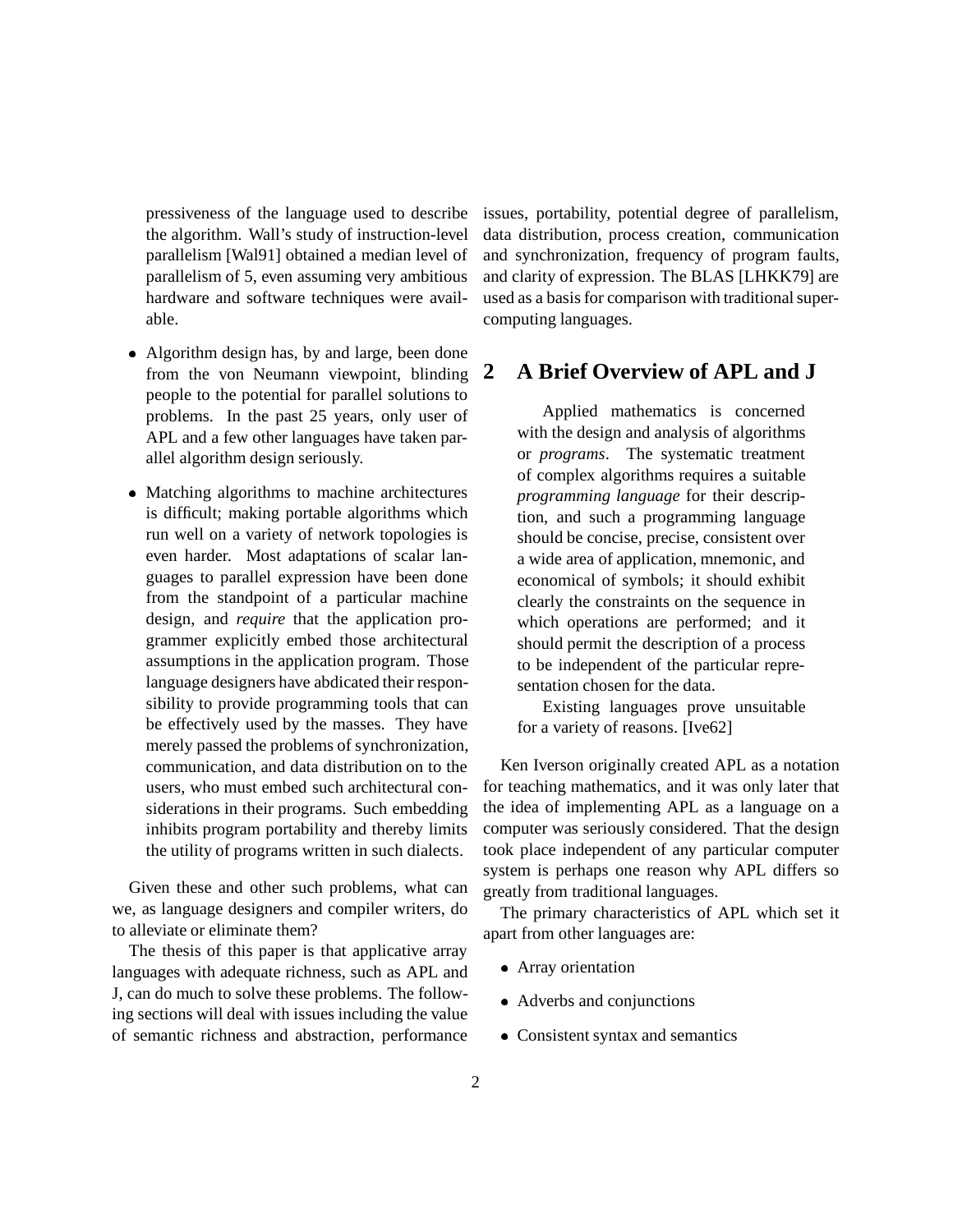APL is an array-oriented language – all primitives are defined by their actions on entire collections of data. This orientation provides inherent parallelism; its importance was only recently recognized by the designers of other languages [Cam89]. Scalar functions, which work on each element of their arguments independently, are a simple example of the power of APL. Consider the task of multiplying two tables of numbers,  $x$  and  $y$ , and adding a constant,  $z$ , to them. This can be written in APL as  $z+x\times y$  and in J as z+x\*y. For example,

3+4 5 6«2 1 0 11 8 3

Note that the argument shapes are inherently known. There is no need for the programmer to maintain information about array properties independent of the array itself. Each array contains information as to its type, rank, shape, and value, which is automatically propagated from function to function.

APL and J are functional, in that arguments to verbs (functions) are entire arrays, called by value, and results are arrays. Side effects are rarely used or needed in APL.

APL includes the concept of adverbs and conjunctions (operators) that modify the behavior of verbs, just as they do in natural language. For example, the *insert* or *reduce* adverb, denoted /, *inserts* its left argument among the subarrays of its right argument. For example,

10

«/1 2 3 4 ã Product 24  $\lceil$  /1 2 3 4  $\land$  Maximum

 $+/1$  2 3 4 a Sum

4

Adverbs are perhaps APL's most important contribution to computing. They provide a powerful, consistent way of describing many commonly required functions. Two of the most powerful adverbs in APL are inner product and rank. Inner product generalizes the matrix product of linear algebra to arrays of any dimension, and to any verbs, not just plus and times [Ber91a, Ber91b]. For example, they have utility in associative searching and computation of transitive closure (TC):

| Inner product form   APL form   J form |            |                 |
|----------------------------------------|------------|-----------------|
| Matrix product                         | $x + . xy$ | $x$ +/.* $y$    |
| Associative search                     | x∧.=v      | $x * . / . = y$ |
| TC step                                | xV. Ay     | $x + ./.*.$     |

The *reverse* verb (|.) reverses the order of the leading axis of its argument:

The *rank* adverb (") [Ber87] specifies the dimensions of the arguments to which a specific verb is to be applied, and thereby greatly enhances the power of the verb. In this example of rank in conjunction with reverse it permits reversal of rows or columns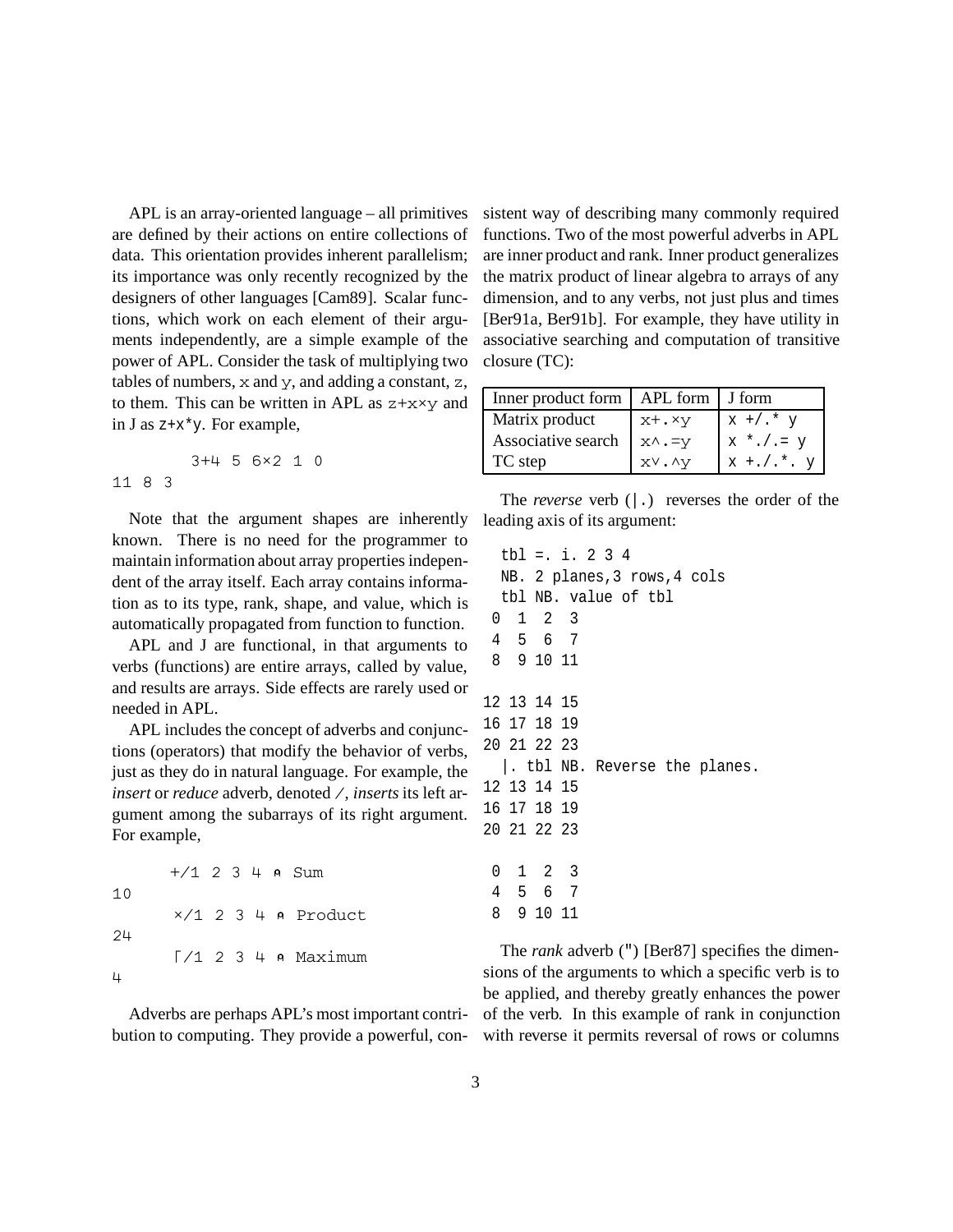as well as planes:

|                      |                 | NB. Reverse each plane |                |  |
|----------------------|-----------------|------------------------|----------------|--|
|                      | $ .$ "2 tbl     |                        |                |  |
|                      | 8 9 10 11       |                        |                |  |
|                      | 4 5 6           |                        | - 7            |  |
|                      | $0 \t1 \t2 \t3$ |                        |                |  |
|                      | 20 21 22 23     |                        |                |  |
|                      | 16 17 18 19     |                        |                |  |
|                      | 12 13 14 15     |                        |                |  |
| NB. Reverse each row |                 |                        |                |  |
| ."1 tbl              |                 |                        |                |  |
|                      | 3 2 1 0         |                        |                |  |
|                      | 7 6 5           |                        | $\overline{4}$ |  |
|                      | 11 10 9 8       |                        |                |  |
|                      | 15 14 13 12     |                        |                |  |
|                      | 19 18 17 16     |                        |                |  |
|                      |                 | 23 22 21 20            |                |  |
|                      |                 |                        |                |  |

Later examples will clarify rank can introduce parallelism in the form of SPMD (Single Program, Multiple Data) capabilities, and as a general way to obtain greater expressive power from even simple verbs such as addition.

The above overview is necessarily brief and incomplete. For a more complete view of the various dialects of APL and their capabilities, refer to texts on J [Ive96, Ive91] and APL [IBM94, BB93].

### **3 The Benefits of Abstraction**

APL is more abstract than other computer languages, in terms of data storage methodology and the functional capabilities provided to its users.

#### **3.1 Numerical Abstraction**

APL differs from many other computer languages in that it deals with data in the abstract – numbers and characters, rather than ints, longs, reals, double precisions, and so on. Relational expressions produce Boolean results; adding to a Boolean produces an integer; dividing integers by an appropriate number results in reals, and taking the square root of negative numbers results in complex numbers. All this is done without the user's knowledge or permission, for better or worse. The problems with such an approach are well-known to the numerical analyst, who may prefer to have things screech to a halt when they are not firmly in control, or to be able to trap the event and take appropriate action.

However, there are advantages to expressing numbers as numbers, and letting the machine handle whatever conversions are required. Among those advantages are architectural independence and reduced code volume, allowing the programmer to concentrate on the problem at hand, rather than being concerned about how the computer is going to store numbers. $<sup>1</sup>$ </sup>

By not *requiring* the user to specify the type of each array involved in a computation, the system is free to choose a representation which is most appropriate for the particular computer system and the verb currently being executed. For example, moving from 32-bit integer to 64-bit integer machines is transparent to an APL application. Moving from S/370 floating point format to IEEE format is also transparent for most applications, although numerical analysts and those who have stored character arrays as numbers for some peculiar reason are obviously going to be affected.

#### **3.2 Abstraction of Relationals**

The abstraction of treating relationals as verbs which return results, rather than embedding them in control

<sup>&</sup>lt;sup>1</sup>There are ways to deduce data types, and otherwise ensure that they remain as you desire, but the need for them is the exception rather than the rule.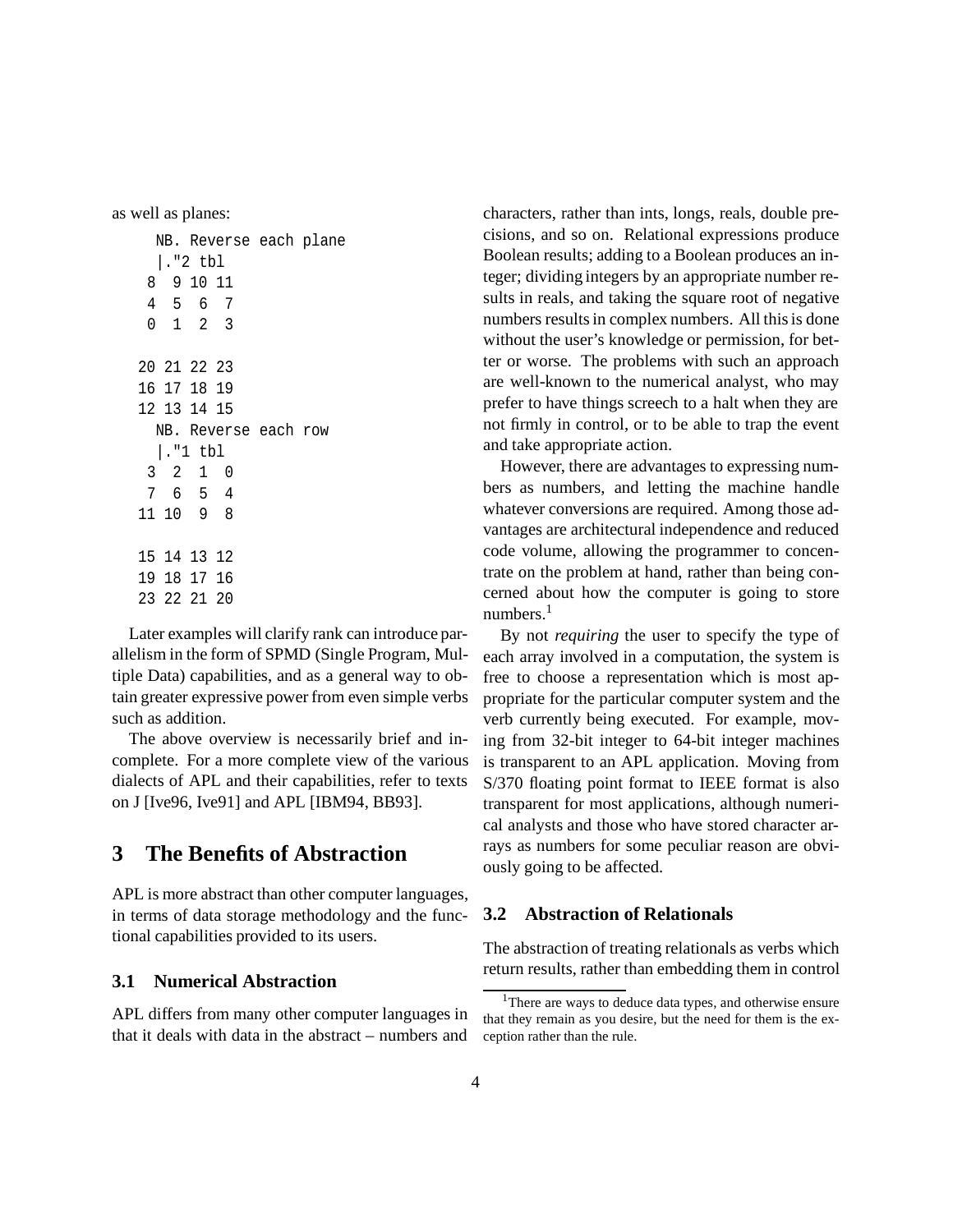structures, increases their power and makes it possible to treat most control flow problems as data flow problems. For example, adding 5 to the numbers with a 3 residue of 2 in the array eo can be written in a loop-free and IF-free manner as:

```
eo+5*2=3|eo
```
This transformation from control structure dependence to data flow dependence is based on properties of arithmetic identities. Nonetheless, such transformations work well in a large number of cases, and J's gerunds handle the remainder.

Elimination of control structure dependencies is critical to performance because control structure dependencies often stall pipelines, whereas data dependencies need not. Although techniques are available for removing such dependencies from traditional programs [AKPW83], programs written using control flow techniques are often harder to read, understand, and maintain than the same program written without them. Compare and contrast the above expression on eo with the corresponding Fortran code using loops and an IF statement, or even with the Fortran 90 WHERE/ELSEWHERE construct.

#### **3.3 Abstraction of Verbs**

APL provides a large set of general array primitives, which are considerably more substantial than those provided by other languages. Data structure verbs include such facilities as tranposing, rotating, and reversing arrays of arbitrary type. Search primitives include grading, set membership, generalized array matching, and locate.

Making these verbs available as primitives has several beneficial effects on large scale computation:

• Productivity – by making frequently required facilities available as primitives, APL frees the programmer from the drudgery of having to write many lines of code to perform common functions such as searching for a part number. The primitive is there, ready for instant use.

- $\bullet$  Improved code reliability the primitives are written by professionals and are used daily in a myriad applications. There is no need to debug yet another hand-coded sort routine, or to discover that a system is running slowly because it uses a bubble sort.
- Portability and performance an algorithm which is optimal for one machine architecture may perform dismally on another. For example, binary search may be wonderful on a Cray X-MP, but a Connection Machine can perform searching in unit time, and a binary search slows it down considerably. Abstraction of the required capability – set membership or sorting, for instance – leaves the system implementor free to write the best possible code for a specific platform, and the application programmer can rest assured that, in all but the most arcane cases, the system will do a better job than he or she can.

Moreover, when an application is ported to another architecture, the user effort required to obtain that ultimate performance on the new architecture is zero. This is not the case with low level algorithms, which are highly dependent upon the peculiarities of today's architecture and today's technology. Todays's hot code may be tomorrow's dog – unrolled loops, which run quite well on most vector machines, may run slower on SIMD machines than does the original code. <sup>2</sup>

<sup>2</sup>Flynn's taxonomy of computer architectures includes *SISD*: Single Instruction, Single Data; *SIMD*: Single Instruction, Multiple Data; *MIMD*: Multiple Instruction, Multiple Data. A related acronym, *SPMD*: Single Program, Multiple Data, means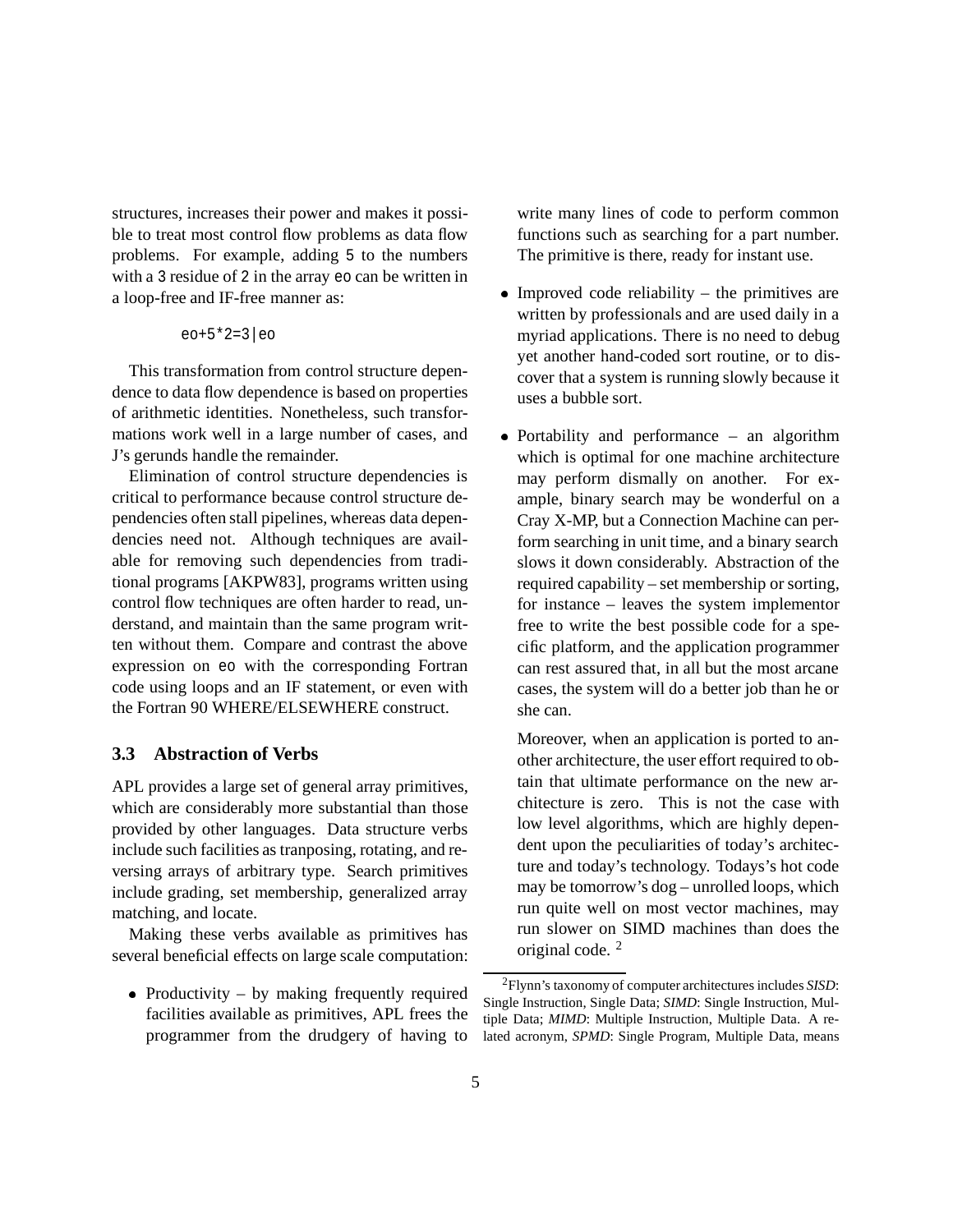New algorithms – advances in algorithm design have immediate payoffs at no cost to the application writer. In interpreted APL, for example, the orders of magnitude performance improvement which occur when someone installs a highly optimized inner product algorithm are immediately available to all users. In a compiled environment, merely recompiling the system will have the same effect. It is as if someone looked at all your programs, found all occurrences of inner product, and rewrote them for you.

In a system with limited abstraction, where the user is forced to write at a low level, adoption of new algorithms, such as the Boyer-Moore string search, are available only by having each user take the time to redesign, recode, and retest each and every instance of such searches.

 $\bullet$  Reduced code volume – just as mathematicians use a concise notation to describe their ideas in a uniform, easily read and verifiable manner, so does a concise notation benefit programmers. This has a large cost impact both in terms of reading programs, which is critical when maintaining or enhancing programs, and in the reliability of such programs. Since program failure rates are highly correlated with code volume, the bigger a system is, the more things there are that can cause it to fail. By reducing code volumes by an order of magnitude, APL and J improve code reliability and maintainability.

Programmer code production rates are fairly fixed in terms of lines of code produced per day. Since a line of APL code does an order of magnitude more work than a line in another language, APL programmer productivity is much greater. This is why organizations such as brokerage house, where time is critical to profit, use APL extensively.

 $\bullet$  Mediocre programmers  $3$  can write good code – those whose expertise lies in areas other than computing, such as chemistry, medicine, or engineering, are not likely to be interested in spending a large portion of their time learning the details of cache management, data distribution, code scheduling, or loop unrolling. They rightly consider the computer as a tool for obtaining an answer to a problem in their discipline, and often do not know if the method they use is the most elegant or efficient one available. As a result, it is common to see computer and supercomputer applications using tens or hundreds of times more resources than is, strictly speaking, necessary. This is due in part to naivity and part to the users' perception of how their own time is best spent. Most often, that time is spent in non-linear areas where a little bit of computer knowledge would help a lot – sorting, searching, and the like.

By making highly tuned versions of such commonly required functions available to the user directly as primitives, APL helps users to write more efficient code. A computational chemist may not be able to write a binary search, but with APL search primitives, there is no need to do so. The straightforward and obvious solution using the primitive is also the optimal solution. Thus, mediocre programmers are able to produce code which both meets their needs and runs well.

the running of the same program on multiple processors.

 $3$ This is not intended as an insult. It is simply a recognition of the fact that not everyone can be, has the time to be, or wants to be, a computer wiz.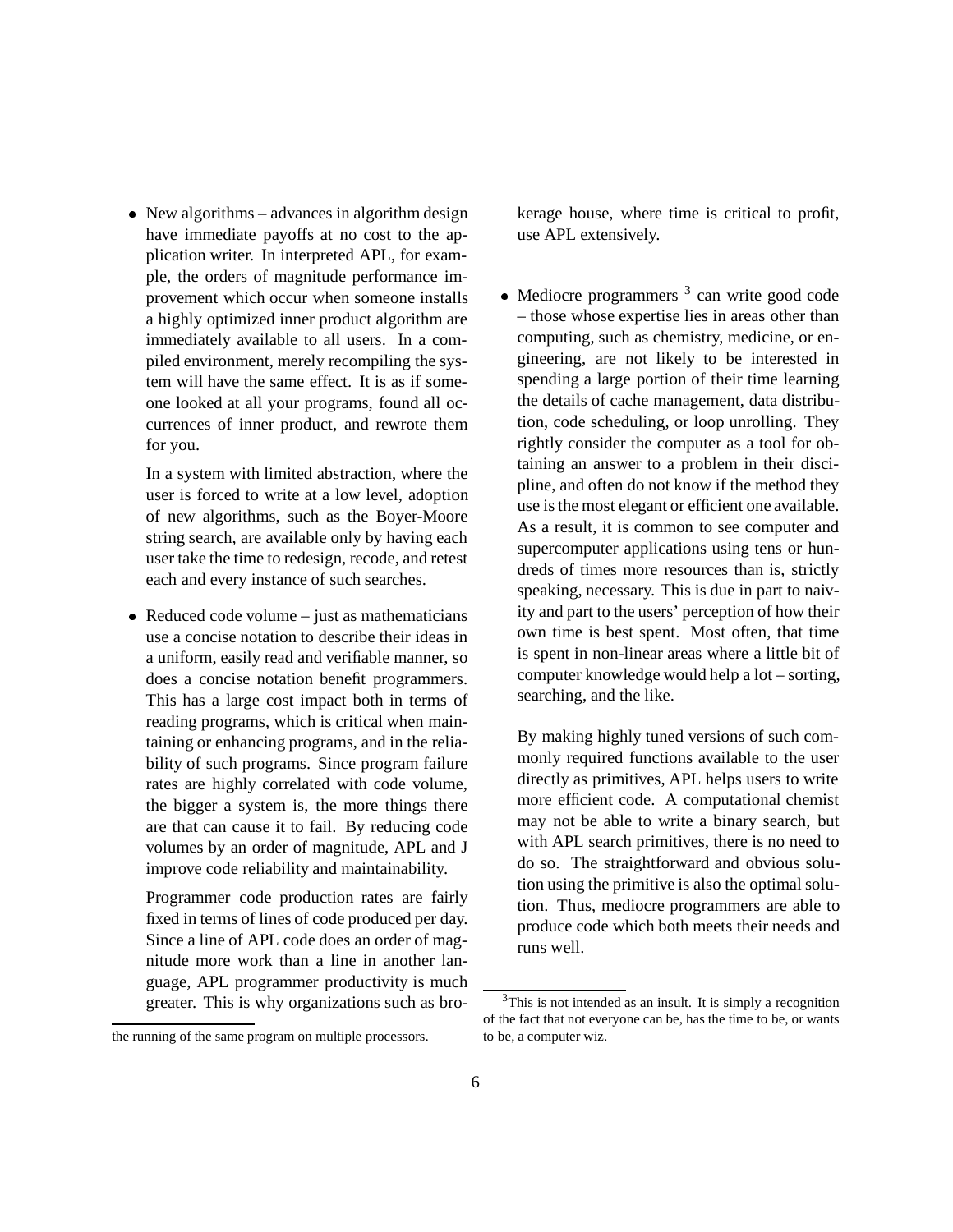#### **3.4 Data Structure Abstraction**

Most programming languages expose the underlying data structure of arrays to the user. Some deem this a Good Thing, inasmuch as it lets the programmer use knowledge of that data structure to advantage. For example, in Fortran, a user can EQUIVALENCE two arrays, and deduce properties about array storage, including data type, adjacency of elements, and so on. In C, the use of *pointers* permits rapid access to array elements.

However, exposure of data structures is a twoedged sword. There are a number of Bad Things about exposure, which are neatly avoided by treating data structures as abstract entities:

 Aliasing – if an array can be referred to in different ways, then compilation of efficient vectorized or parallelized code to operate on that array can be difficult or impossible, because of the inability of the compiler to ascertain the absence of data dependencies among array elements.

In the case of languages which support *pointers*, the problem is exacerbated, because, except in the most recent dialects, there is no firm knowledge at all about the contents of a pointer. This means that any pointer expression can potentially conflict with a reference to any variable.

 Array distribution – The order in which array elements are accessed impacts the performance of applications. Fortran stores column elements adjacently, which makes columnar access rapid, due to high cache hit ratios and storage interleaving. Access to adjacent row elements may be considerably slower, due to cache misses, storage bank conflicts, and page faults. In a multi-computer with distributed storage, access to an element may be affected by the network distance to the processor which holds the accessed element.

These problems can be dealt with most easily by hiding the physical attributes of array storage from the user, and by forbidding aliasing. Can this be done without significantly affecting performance? Let us find out.

#### **3.4.1 Alias Avoidance**

Aliasing occurs when an array may be known by more than one name. This occurs in Fortran with EQUIVALENCE, and in C with pointers. APL has no cognate to EQUIVALENCE. In a functional language, such constructs are undesirable – they make comprehension of a program difficult as well as making it hard to extend, maintain, and optimize programs which use such constructs.

Equivalencing as a storage management method is a harder call. Few languages have good support for non-rectangular data structures, except as application-controlled vectors of storage, or as recursive data structures, with their attendant overhead. Some such equivalencing may grow out of Fortran's static storage management. Lack of storage allocation tools, remedied but not automated in Fortran 90 [Cam89], is only part of the solution, because the designers of Fortran 90 dropped that task back onto the application writer as well [Ber91b, Ber91a].

APL, by contrast, has inherently automatic allocation and deallocation for storage. Arrays are created when required and deleted when no longer required. This eliminates many of the storage problems associated with Fortran. It probably does not, however, eliminate all of them.

Equivalencing has impact on vectorization and parallelization, in that data dependency analysis is further complicated by having what are really two or more arrays being manipulated as if they were the same array. The art of data dependency analysis has not yet reached the stage where all dependencies can be detected. In such cases, the compiler must take a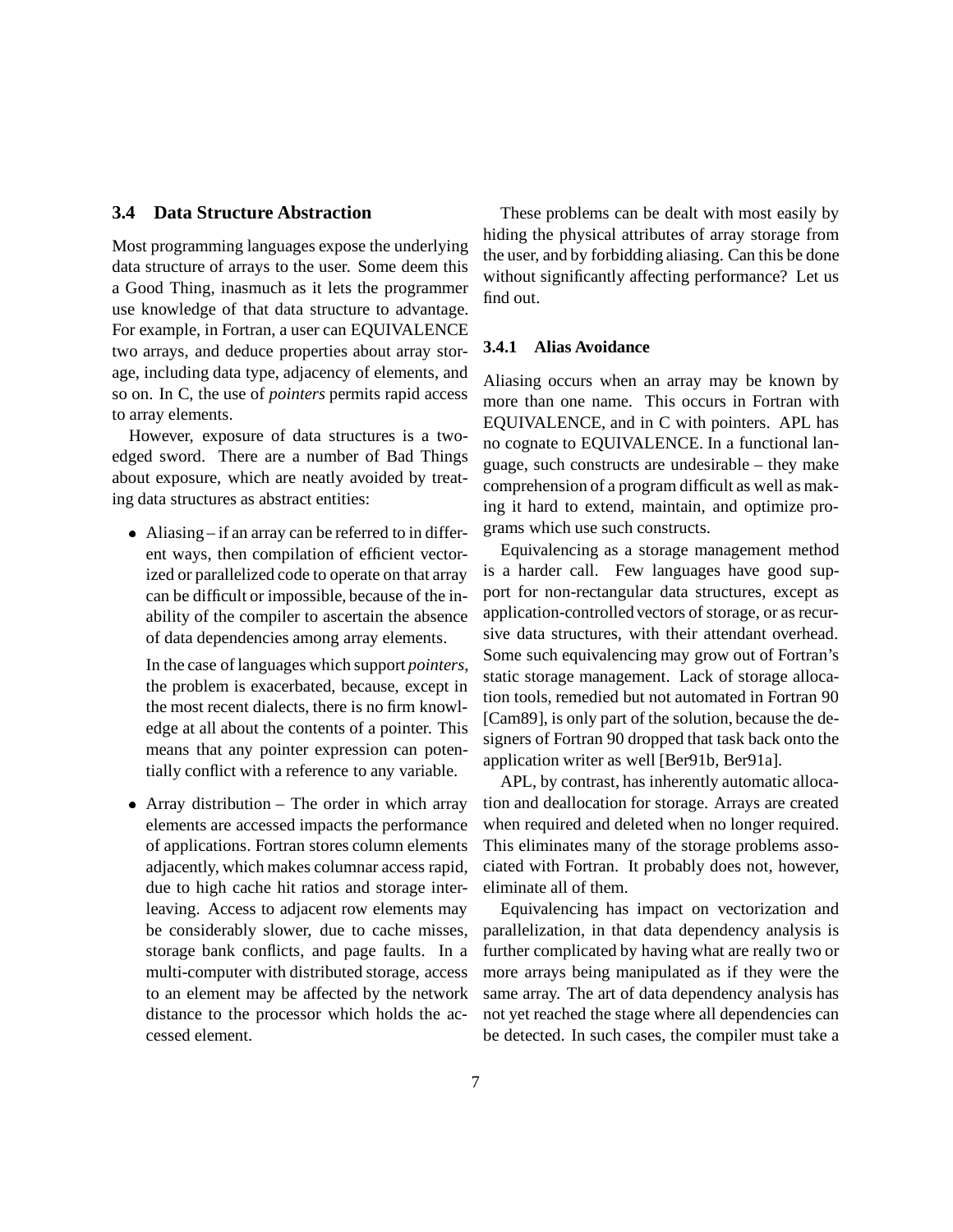conservative view, and refuse to vectorize or parallelize the offending code.

Functional programming is important in the avoidance of aliasing. Aliasing can only occur if objects are given names and synonyms. Function programming uses a number of techniques to avoid these situations. Among them are:

- Functional programming itself  $-$  by avoiding the use of side effects to alter global variables, function programming simplifies the task of data flow and data dependency analysis. This eases the task of vectorization and parallelization, since there are few or no dependencies among computations.
- Single assignment this technique, used by languages such as SISAL [MSA<sup>+</sup> 85], allows the use of named variables, but permits them to be assigned a value only once. Single assignment languages simplify the task of parallelization and vectorization considerably. Indeed, SISAL is regularly beating Fortran on a number of large numerical benchmarks [Can92], mostly because of this simplicity. However, SISAL and other such languages are perhaps not the best tools for end users, as their computational power is not complemented by a similar expressive power. APL has the potential to offer both expressive power and computational power, but has yet to prove itself on the latter in the supercomputing arena.
- Tacit definition this notation, developed by Hui, Iverson, and McDonnell [HIM91, MI89], goes a step beyond functional programming. In functional programming, the unnamed results of computations are themselves permitted as arguments to other computations. In tacit definition, the arguments to the functions themselves

are not explicitly named. For example, a definition of the arithmetic mean, written as:

(sum x) dividedby shape x

can be written explicitly in APL as  $(+/x)$  $\div$ Px and in J as  $(+/x)$   $*$ #x.

J also provides a tacit form, in which *all* arguments are elided. The placement of arguments within an expression is determined solely by the presence of *forks* and *hooks*. Space does not permit a full discussion of tacit programming, but

> A wide class of explicit definitions can be expressed in tacit form using the facilities of J [HIM91].

The basic idea behind the fork is that if three verbs appear in isolation, they represent a *fork*, which is to be interpreted as follows: The fork  $X$  (f q h) Y, in which X and Y are values and f, g, and h are verbs, is:

(X f Y) g (X h Y)

Drawing the associated syntax tree for this expression immediately reveals why it is called a fork. The tacit program for the arithmetic mean can be written concisely in J using a fork as  $(+/$  % #).

Tacit definition removes the complication of data flow and data dependency analysis from the compilation process. Second, it offers a degree of parallelism itself, in that even the simple fork presented above allows the computations using f and h to proceed in parallel.

#### **3.4.2 Automatic Array Distribution**

Storage allocation and distribution of data among processors for high performance is a critical and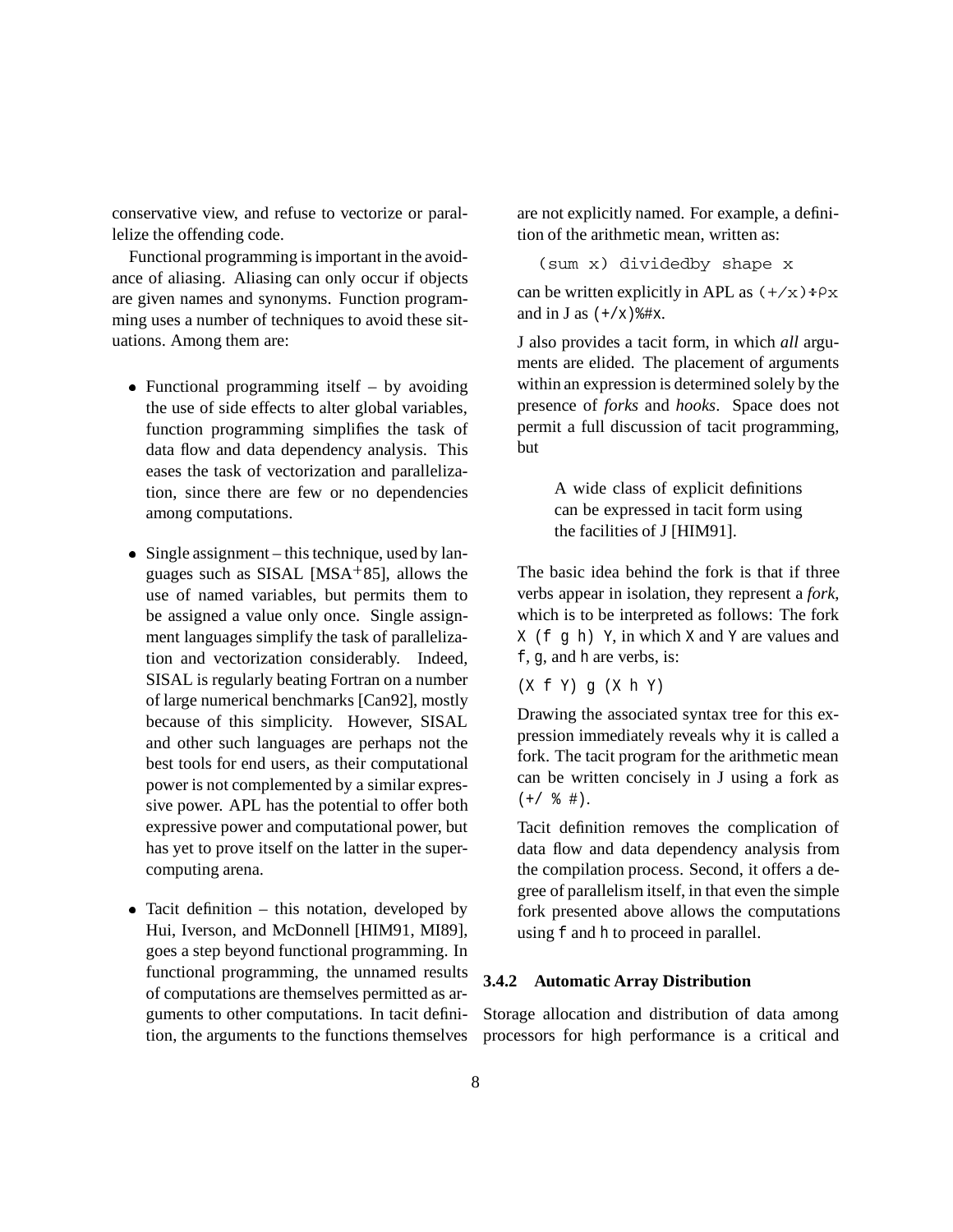largely unsolved problem in the design of multicomputer systems. In any multi-computer system, arrays must be accessible by those processors using their elements.

In a shared storage system, access to non-local storage is often tens or hundreds of times slower than access to a processor's local storage. In such a system, failure to allocate array elements at a processor which accesses them frequently can negate the desired performance gain of using a multi-computer. Folk wisdom among multi-computer users is that *the data you want is always on the other processor*. How can we ensure that data is where it should be, when we want it to be there? Let us look at how it is done today.

The Steele status report on High Performance Fortran [Ste93] (HPF) offers some good background material on the issues dealt with in this paper. Two of the directives discussed in the report are the ALIGN and DISTRIBUTE statements. These are intended to ensure that data can be associated with specific processors, for maximum computational speed. Since library routines are often written for maximum performance with little concern for the caller's data, this will guarantee that each subroutine library routine will require a different data distribution!

Such directives, or *pragmas*, as they are more commonly referred to, are valid within the scope of Fortran 90, but one is led to wonder whether the need for such pragmas is caused by Fortran's semantic poverty. A semantically richer language offers more information to the compiler about what is going on, and much of the value of the pragma is rendered nugatory.

The assumption that subarrays should be associated directly with processors is shortsighted, and reflects today's architectural view of reality. Newer machines will have improved connectivity, and other concerns, such as the destination of the resulting data elements, may be more important than having the argument elements immediately close at hand.

A fundamental design principle violated by HPF is that of separation of the algorithm from its implementation – An implementation on a specific machine architecture is tangled up with today's engineering constraints, the state of the art of machine design, and so on. This produces a goulash, rather than an algorithm, resulting in code which is nonportable to machines whose design we can not yet envision.

APL hides the implementation from the user, and leaves the writer free to concentrate on the problem at hand. It is the responsibility of the compiler writer, not the user, to ensure that the application achieves peak performance on the target architecture. How can this be done?

Consider the task of array allocation. To avoid cache interference, and maximize the benefits of interleaved main store access, an array must be accessed stride-1 for maximum performance. Yet such access is highly dependent upon the target machine's architecture and configuration. Is the user to embed host-specific code around every loop, to spread arrays across storage in such a way as to achieve this performance level? Of course not. There is not enough time to do so, nor is it clear that the benefits of doing so are worth the application programmer's time to achieve it.

Suppose that the compiler was to undertake this task, and determine appropriate array storage methods for each array. It might, for example, append extra columns to an array, so that particular reference patterns would be optimal in an interleaved or multi-computer environment. It might broadcast multiple copies of array segments to different processors, based on knowledge of access patterns. This is difficult in a language which supports aliasing and EQUIVALENCE, because those constructs make strong assumptions about inter-element distance and storage allocation techniques.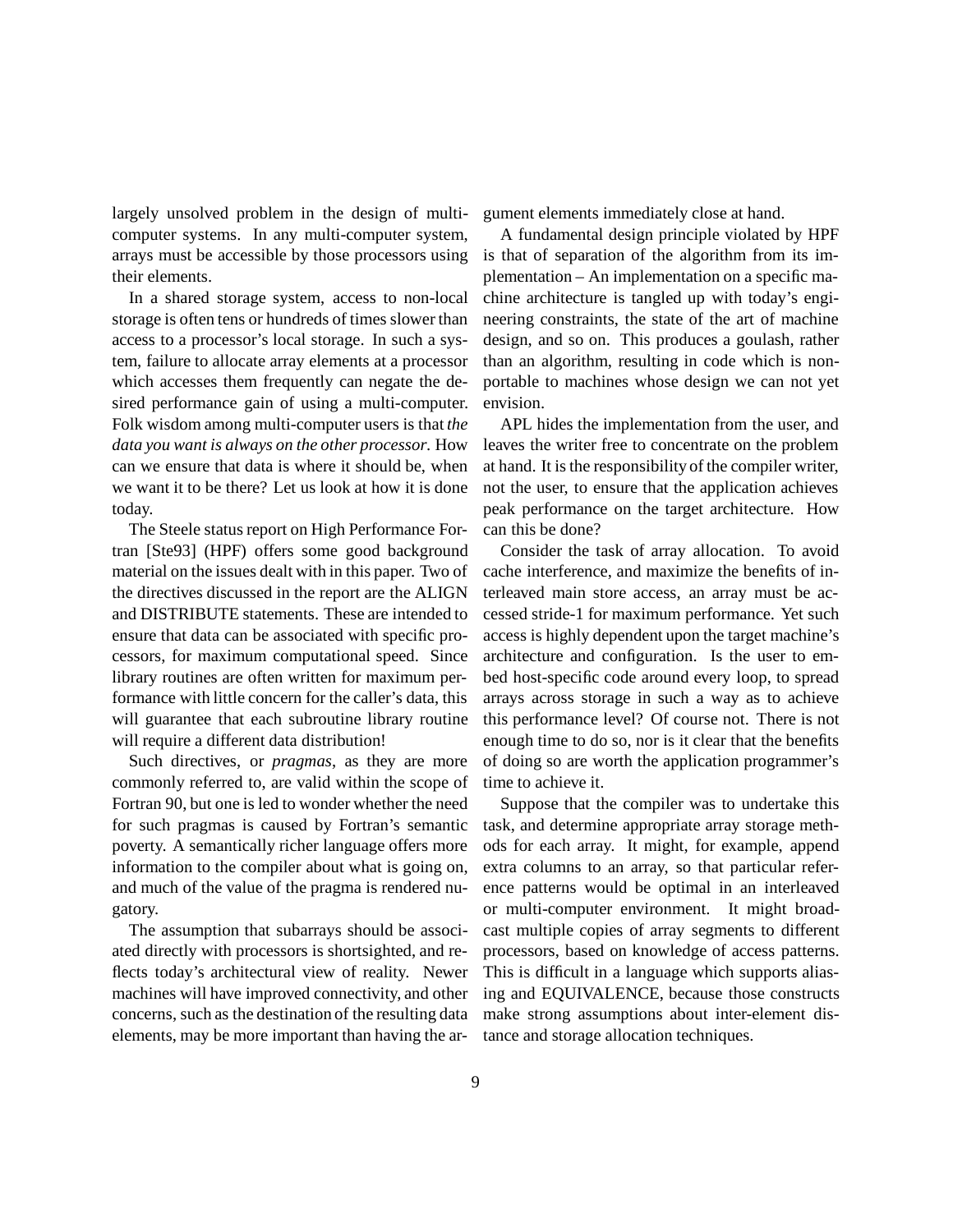In APL, on the other hand, all array accesses are abstract, and it is impossible for a user to discern the internal storage representation used for an array. Therefore, there are no inhibitions to performing such storage management optimizations, and it can all happen with no work by the application writer. This provides another benefit, in that programs written without machine dependencies are inherently portable.

Abstraction makes a language easier to teach, to learn, and to use. If you are not concerned with the details of the underlying machine's architecture, then you can concentrate on your problem and its solution.

### **4 Expression and the Programmer**

A semantically rich language is of immense value because knowledge in one area benefits another – learning ten verbs and twenty adverbs gives the potential for specifying 200 different actions. Similarly, a computer language with conjunctions and adverbs offers richness of expression to the programmer. For example, ISO Standard APL permits any of the dyadic verbs in Figure 1 to be used in conjunction with the *reduce* or *insert* adverb, in a consistent manner. Insert places the verb between the subarrays of the right argument, then evaluates the resulting expression. Thus, summation is expressed as +/, alternating sum is  $-\prime$ , product is  $\times$ /, maximum is  $\lceil \prime, \rceil$ and so on. Modern APL dialects permit any verb, including user-defined verbs, to appear as the left argument to insert. For example,  $+ \cdot \times /$  can be used to multiply a chain of matrices together.

The simple and consistent behavior of adverbs and conjunctions in APL gives the programmer an excellent set of parts from which to construct the specific tool required to solve a particular problem. This erector set approach is in sharp contrast to the Swiss

army knife approach taken by Fortran 90, in which the set of tools is limited by the imagination of the language designer, rather than by the imagination of the user. For example, there is no alternating sum reduction in Fortran 90, although such sums occur frequently in physics and engineering.

The value of richness of expression goes beyond its utility to the programmer. It makes life easier for interpreter and compiler writers, who can exploit a single advance over a wide range of areas. As a reallife example of this, consider the inner product conjunction in APL.

In APL, the inner product  $f \cdot g$  denotes a matrix product in which g is the function used to combine argument array elements, and f is the function used in the reduction into the result. The traditional matrix product of linear algebra is written as  $+ \cdot \times$ ; one step of a Boolean transitive closure on an adjacency matrix is  $\vee$ .  $\wedge$ .

In the late 1970's, I was manager of the APL development department at I.P. Sharp Associates Limited. A number of users of our system were concerned about the performance of the  $\vee$ .  $\wedge$  inner product on large Boolean arrays in graph computations. I realized that a permuted loop order would permit vectorization of the Boolean calculations, even on a non-vector machine.<sup>4</sup> David Allen implemented the algorithm and obtained a thousand-fold speedup factor on the problem. This made *all* Boolean matrix products immediately practical in APL, and our user (and many others) went away very happy.

What made things even better was that the work had benefit for all inner products, not just the Boolean ones. The standard  $+$ ,  $\times$  now ran 2.5 – 3 times faster than Fortran. The cost of inner products which required type conversion of the left argument

<sup>&</sup>lt;sup>4</sup>This algorithm was an outgrowth of an early non-Boolean algorithm used in CDC STAR-100 APL, probably due to Mike Grimm.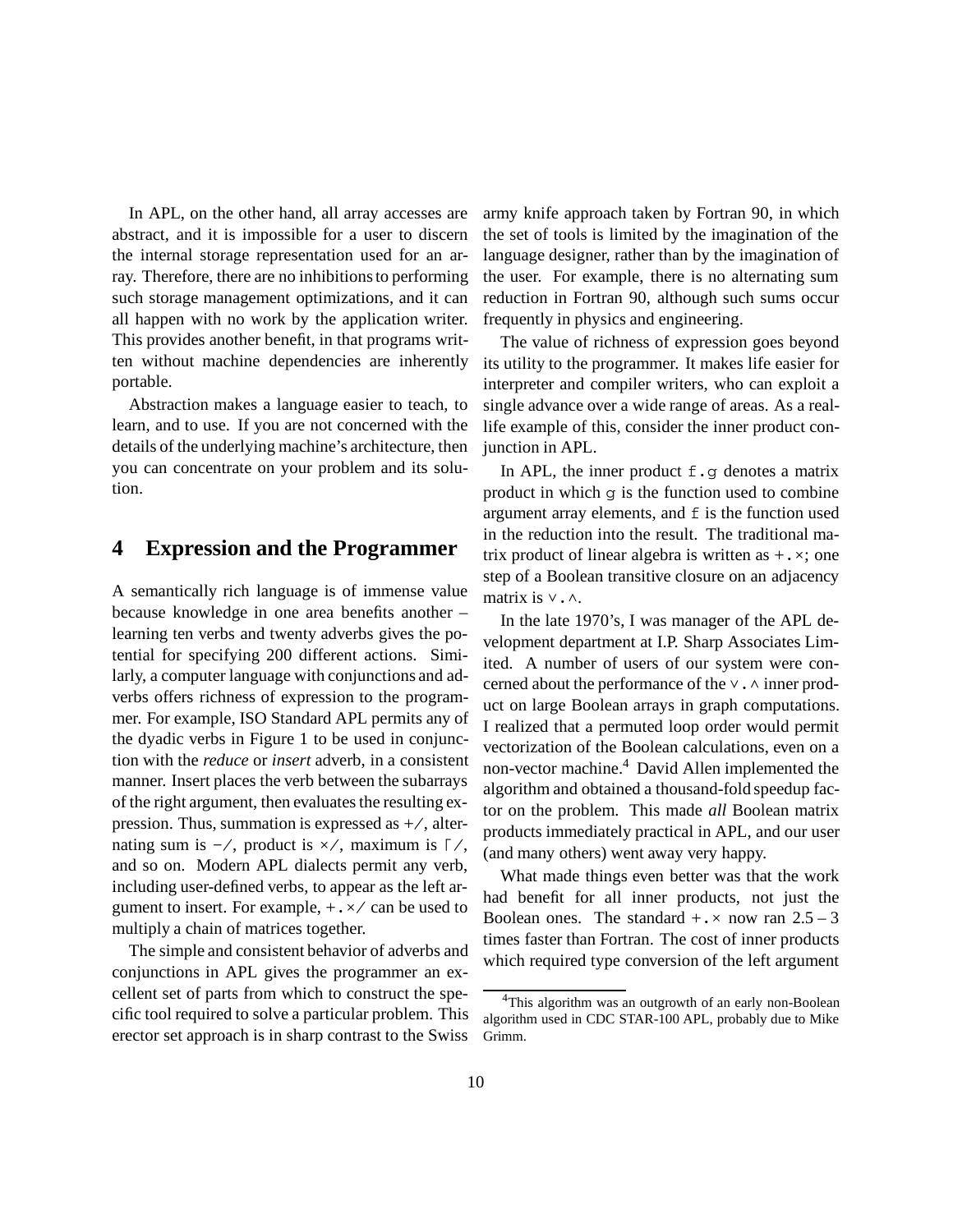ran considerably faster, because those elements were only fetched once, rather than N times. All array accesses were now stride one, which improved cache hit ratios, and so on. So, rather than merely speeding up one library subroutine, we sped up a whole family of hundreds of such routines (even those that had never been used yet!), with no more effort than would have been required for one.

Similarly, supercomputer techniques, such as block algorithms, for speeding up matrix product are, by and large, applicable to a much wider range of problems than generally thought. Use of APL makes high-performance solutions to those problems immediately accessible to all users.

As noted elsewhere, the algorithms underlying such critical functions are invariably tuned to a specific host. The benefits of keeping the algorithms and their tweaking out of the application should be obvious. Portability and performance suffer. Indeed, this was one of the justifications for the creation of the Basic Linear Algebra Subprograms (BLAS):

. . . general agreement on standard names and parameter lists for some of these basic operations ... would add the additional benefit of *portability* with *efficiency* . . . [LHKK79]

The same article also presents a cogent argument for use of APL, although it is aimed at promoting the BLAS:

It can serve as a conceptual aid . . . to regard an operation such as the dot product as a basic building block. . . It improves the self-documenting quality of code to identify an operation such as the dot product by a unique mnemonic name.

### **5 Performance and the BLAS**

The Basic Linear Algebra Subprograms (BLAS) are a set of Fortran-callable subroutines which perform operations which are commonly required in highperformance computation. They are typically highly tuned to specific architectures in order to obtain maximum performance on each host.

BLAS are categorized according to their computational complexity. Some of the level-3 BLAS and the APL expressions which correspond to their definitions are [DDHD90]:

| $C \leftarrow \alpha AB + \beta C$      | $\overline{C^{\leftarrow}(\alpha \times A + \times B) + \beta \times C}$       |
|-----------------------------------------|--------------------------------------------------------------------------------|
| $C \leftarrow \alpha A^T B + \beta C$   | $C^{\leftarrow}(\alpha \times (\otimes A) + \times B) + \beta \times C$        |
| $C \leftarrow \alpha AB^T + \beta C$    | $C^{\leftarrow}(\alpha \times A + \times \alpha B) + \beta \times C$           |
| $C \leftarrow \alpha A^T B^T + \beta C$ | $C \leftarrow (\alpha \times (\otimes A) + \times \otimes B) + \beta \times C$ |

Other BLAS are harder to describe as simple APL expressions, because they involve operations on symmetric or triangular arrays. Such BLAS are properly considered as applications, since they make assumptions about characteristics of arrays which are not a part of most computer languages.

However, even with such limitations, techniques such as *array morphology* [Ber93a], offer the potential for discovering and propagating such information in APL. Array morphology is the study of the array properties in array-based languages. Characteristics of arrays may be deduced from algebraic identities and properties, such as that the sum of an array and its transpose is symmetric. The semantic level of APL is high enough that detection of  $B^T + B$ is easy. APL interpreters often use pattern matching techniques to find such phrases in APL, often called *idioms*, and interpret them with code tuned to handle such special cases efficiently. Perlis offers a number of insightful examples of what he calls minioperations [Per79], many of which are detected by APL interpreters. His brief paper is well worth read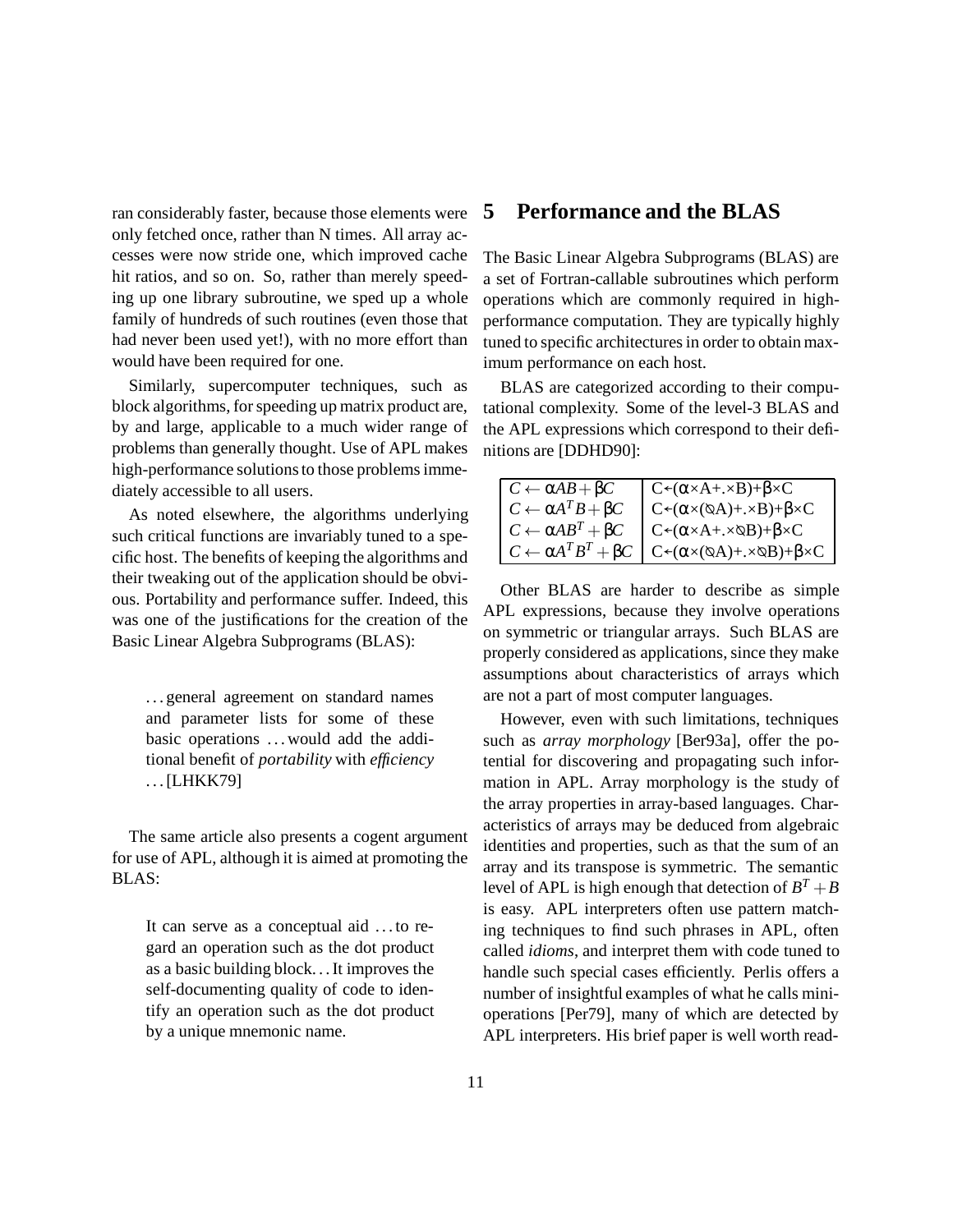ing as an introduction to the power of the language.

*Assertions* are another way to specify array characteristics [Ber93a]. Asserting that an array is symmetric could allow a compiler to produce appropriate code for its manipulation. For example, the transpose of such an array would be treated as an identity, and would generate no code.

Even with such techniques, I doubt if raw APL will be able to compete favorably with all of the BLAS, which are traditionally hand-coded to squeeze the last bit of performance from a system, just as raw Fortran cannot compete favorably with the BLAS. Many of the BLAS appear to be applications more than they are subprograms, and their complexity cannot be dealt with by such trivial expressions, even in APL. Of course, an idiom recognizer could easily interface to the BLAS, but that's not the point.

APL can compete favorably with the BLAS when we run into the Procrustean nature of the BLAS – if your application does not fit the BLAS definition precisely, you are out of luck. For example, when applied to complex numbers  $x_j + iy_j$ , the *SASUM* function computes  $|x_j| + |y_j|$  instead of  $(x_j^2 + y_j^2)^{1/2}$ . Having a high-performance version of a function you can not use is of little value. By offering excellent, but perhaps not quite ultimate, performance on such simple expressions, APL can meet the needs of the majority of users who need something a bit out of the ordinary.

Finally, the BLAS leave the bulk of the effort in porting to different architectures to the user. In a discussion of block updates, Dayeè and Duff [DD90] suggest the use of

... JIK-SDOT for short vector length architectures . . . *and* KJI-SAXPY for all other cases.

What this means is that the user has to tinker with the application when porting it to a machine with a different architecture. This is akin to swapping the positions of the accelerator and brake when moving from a 4-cylinder automobile to a V-8. The redesigned inner product algorithms discussed earlier dynamically pick an algorithm based on the relative sizes of the arguments, their types, available storage, and several other parameters. Surely, such choices should be made automatically and should not devolve to the user.

### **6 The Potential for Parallelism**

The most important aspect of APL and J as they relate to large scale computation is the amount of parallel computation which is inherent in the notation. Both APL and J possess considerable parallelism at a number of semantic levels, including:

- Primitive verbs
- Adverbs
- Expression
- Phrasal forms (J)
- Defined functions
- Cells and frames (J and certain APL dialects)
- Composition (J and certain APL dialects)
- Tacit definition (J)
- Gerunds

Parallelism can be exploited concurrently at all of these levels. As will be shown in a later section, synchronization and communication among parallel processes is largely inherent, and the programmer can avoid thinking about those problems. The following section briefly discusses the parallel properties of APL and J. It expands on a recent article by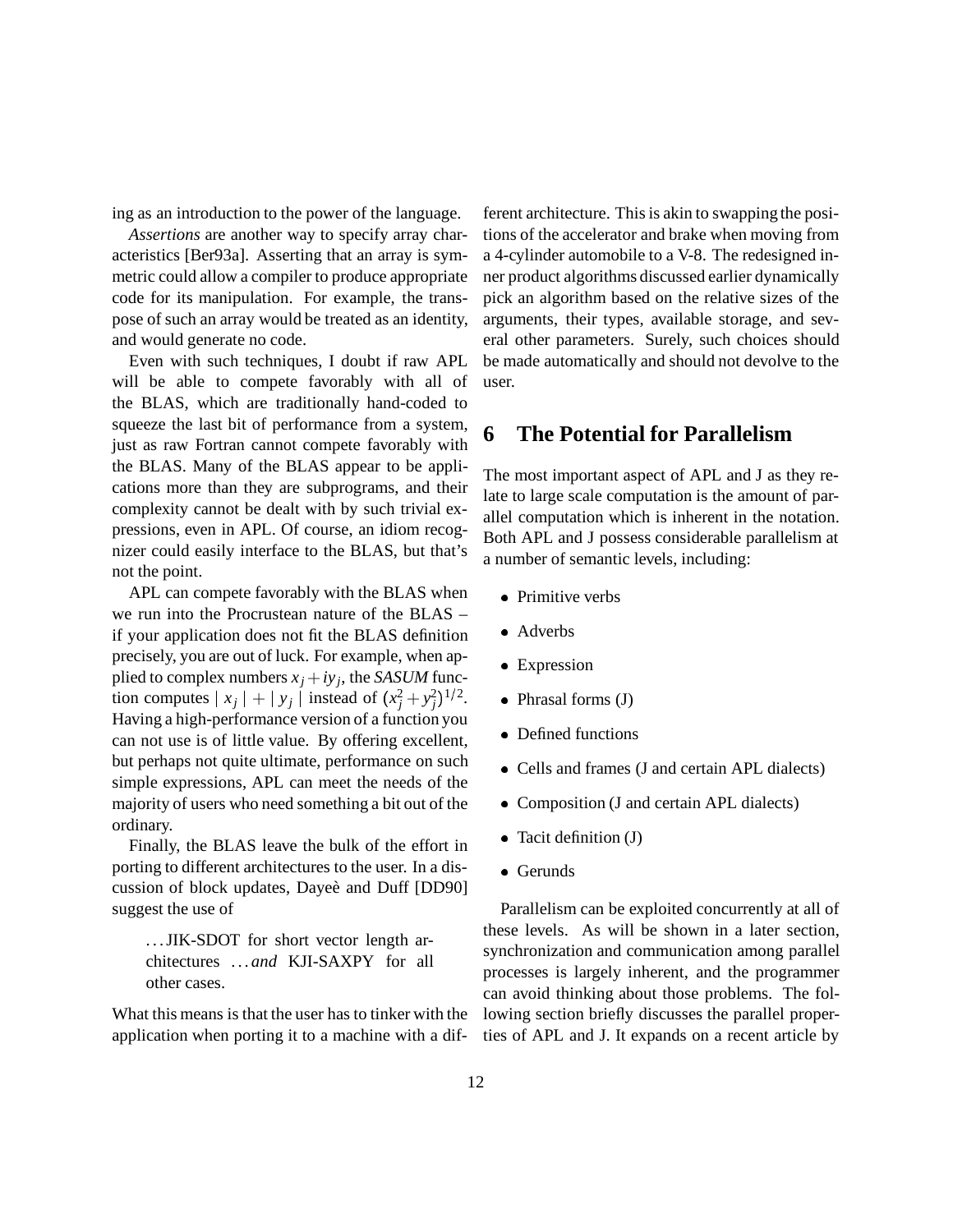Willhoft [Wil91], which limits itself to APL2 and does not discuss expressions or verb trains.

A detailed study of all of the capabilities of APL and J is beyond the scope of this paper. The following sections will merely offer a few examples from each class where parallelism can be exploited.

#### **6.1 Primitive verbs**

APL possesses a rich set of primitive verbs (functions) which are inherently parallel in nature. They may be categorized by the shape of the arrays to which they naturally apply, as rank-0, rank-1, rank-2, and so on.

#### **6.1.1 Scalar or rank-0 Verbs**

Rank-0 verbs, the so-called *scalar functions*, obtain their name from their characteristic of independent operation on each scalar element of their argument  $array(s)$ . Figure 1 shows the operations which are in both APL and J as scalar verbs. Fortran 90 has included some of these scalar verbs in its *numeric functions* and *mathematical functions*.

A scalar verb applies independently to each element of its argument. That is, there is no communication required among the elements. For example:

1 2 3<4 2 0 100

Thus, all scalar verbs represent instances of finegrain parallelism, which means they are simple to implement efficiently on vector or parallel machines. Expressions consisting of these verbs can exploit the *chaining* capabilities of vector architectures and data distribution on SIMD or MIMD machines.

| Symbol        |                                   | Meaning        |                  |  |
|---------------|-----------------------------------|----------------|------------------|--|
| <b>APL</b>    | J                                 | Monadic        | Dyadic           |  |
| $+$           | $\overline{+}$                    | Conjugate      | Add              |  |
|               |                                   | Negate         | Subtract         |  |
| $\times$      | $\star$                           | Signum         | Multiply         |  |
| ÷             | ⊱                                 | 1 Divided by   | Divide           |  |
| $\star$       | Λ                                 | $e^y$          | $x^y$            |  |
| ⊛             | Λ.                                | Base e log y   | Base x log y     |  |
| L             | $\lt$ .                           | Floor          | Minimum          |  |
| Г             | >.                                | Ceiling        | Maximum          |  |
| $\,<\,$       | $\,<\,$                           |                | Less than        |  |
| $\leq$        | $\overline{\left( \cdot \right)}$ |                | Less or          |  |
|               |                                   |                | equal            |  |
| $=$           | $=$                               |                | Equal            |  |
| $\geq$        | $\mathbf{p}$ :                    |                | Greater or equal |  |
| $\rightarrow$ | $\geq$                            |                | Greater than     |  |
| $\vee$        | $^+$ .                            |                | Logical or       |  |
| $\wedge$      | $\star$ .                         |                | Logical and      |  |
| ₩             | $+$ :                             |                | Logical nor      |  |
| ∧             | $\star$ :                         |                | Logical nand     |  |
|               | $\sim$                            | Logical not    |                  |  |
| $\Omega$      | $\circ$ .                         | $\pi \times y$ | sin, cos, etc.   |  |
| 5             | د.                                | Roll           | Deal             |  |
|               |                                   | Absolute value | Modulus          |  |

Figure 1: Scalar verbs in APL and J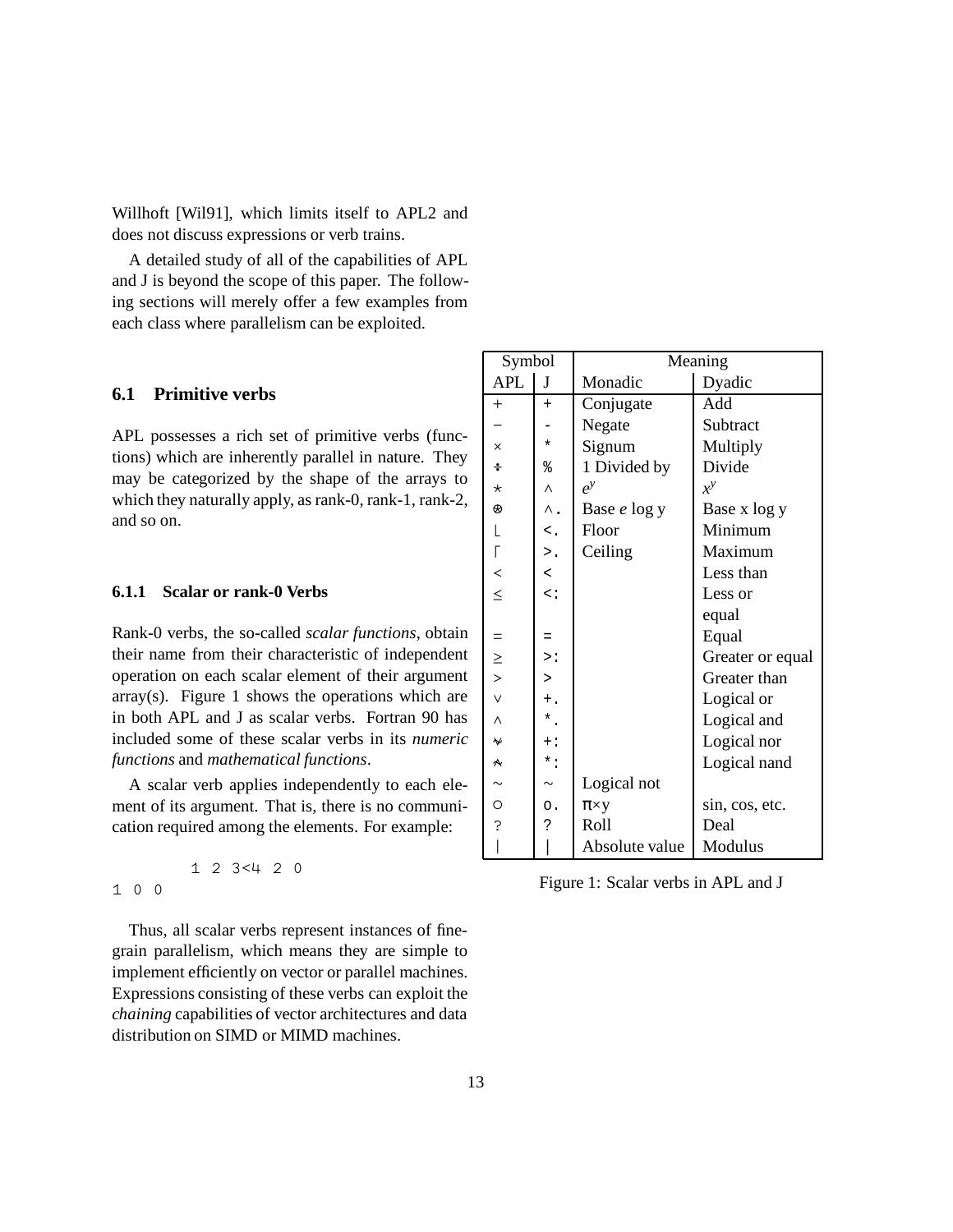#### **6.1.2 Non-scalar verbs**

Non-scalar verbs are primarily used for selection, structuring, and searching operations. By definition, they are defined on array structures larger than scalars, so it is natural to seek parallelism in them. Since space prohibits a full analysis of them, only two examples are presented. Willhoft offers a fuller discussion of the topic.

APL contains two sort-related verbs, *upgrade* and *downgrade*. They return a permutation vector for the argument which, if used to index subarrays, will bring the argument array into increasing or decreasing sorted order, respectively. Since the literature on parallel sorting [Lei92, Sto87] is extensive, it will not be discussed here, other than to note that the effort required to parallelize or vectorize a sort in APL is trivial, because all the required information is immediately at hand.

A simple example of the power of APL is exemplified by two versions of a convolution verb,  $5$  due to George Moeckel of Mobil Research. The first uses the non-scalar *rotate* verb  $(\phi)$  to skew the result of the outer product before reduction. The second uses rotate to generate skewed versions of the filter/wavelet before performing an inner product with the trace:

```
r←wz conv tr;npad;h
h -wz \circ . \times tr, (npad (\rho wz) - 1) \rho 0r \leftarrow (\rho t r) \uparrow + \neq (0, - \text{lnpad}) \upphi hr<wz convo tr;npad;h;n
h←tr,(npad←(n←\rhowz)-1)\rho0
r*(\rho tr)*wz+:*(0,-npad)\phi(n,\rho h)\rho h
```
With the use of the rank adverb, these verbs can be simplified. For example, the expression:

 $(0,-$ lnpad) $\phi(n,\rho h)\rho h$ 

may be written as  $(0, -1$ npad) $\phi^{\bullet}$ <sup>o</sup> 1 h.

That is, use each scalar on the left (the integers  $0, 1, 2$ . . .  $n-1$  as the rotation amount for the filter. Since there is only one filter, it is reused and the result is a table of n rotated filters.

In a naively implemented environment, this use of rank will reduce processor and storage requirements for the skewed filter by half. In a more sophisticated environment using dragalong [Abr70], the generation of the skewed filter could be avoided entirely.

The potential for parallelism here is considerable. There is no interplay via side effects among the arrays, and the computation neatly decomposes into a separate computation for each result element.

#### **6.2 Rank, Cells, and frames**

The concept of function rank is fundamental to array parallelism in APL. The *rank* of a verb specifies the number of axes in the arrays to which the verb naturally applies. For example, addition  $(x+y)$  is defined on scalars adding to scalars, so is rank 0 0. Matrix inverse (%.y) is defined on tables (matrices), so is rank 2. Rotate  $(x \mid y)$ , or end-around shift, is defined on a scalar left argument, which specifies the number of positions to be rotated, and a list or vector right argument to be rotated, so rotate is rank 0 1. Since the ravel verb makes its entire argument into a list, it is classified as rank ∞.

Operation of a rank-k verb upon arrays of higher rank than k is defined as *independent* application of the verb to each rank-k subarray of the argument, with the final result being formed by laminating the individual results. There is no specified temporal ordering, so side effects can not be depended on. Data dependencies simply do not exist.

Consider a few examples of how this works in

<sup>5</sup>Bob Smith, now of Qualitas,Inc, designed a convolution conjunction for APL [Smi81], noting that its "applications include polynomial multiplication, substring searching, and weighted moving averages." A well-implemented version of such a conjunction would be a worthy addition to J and APL.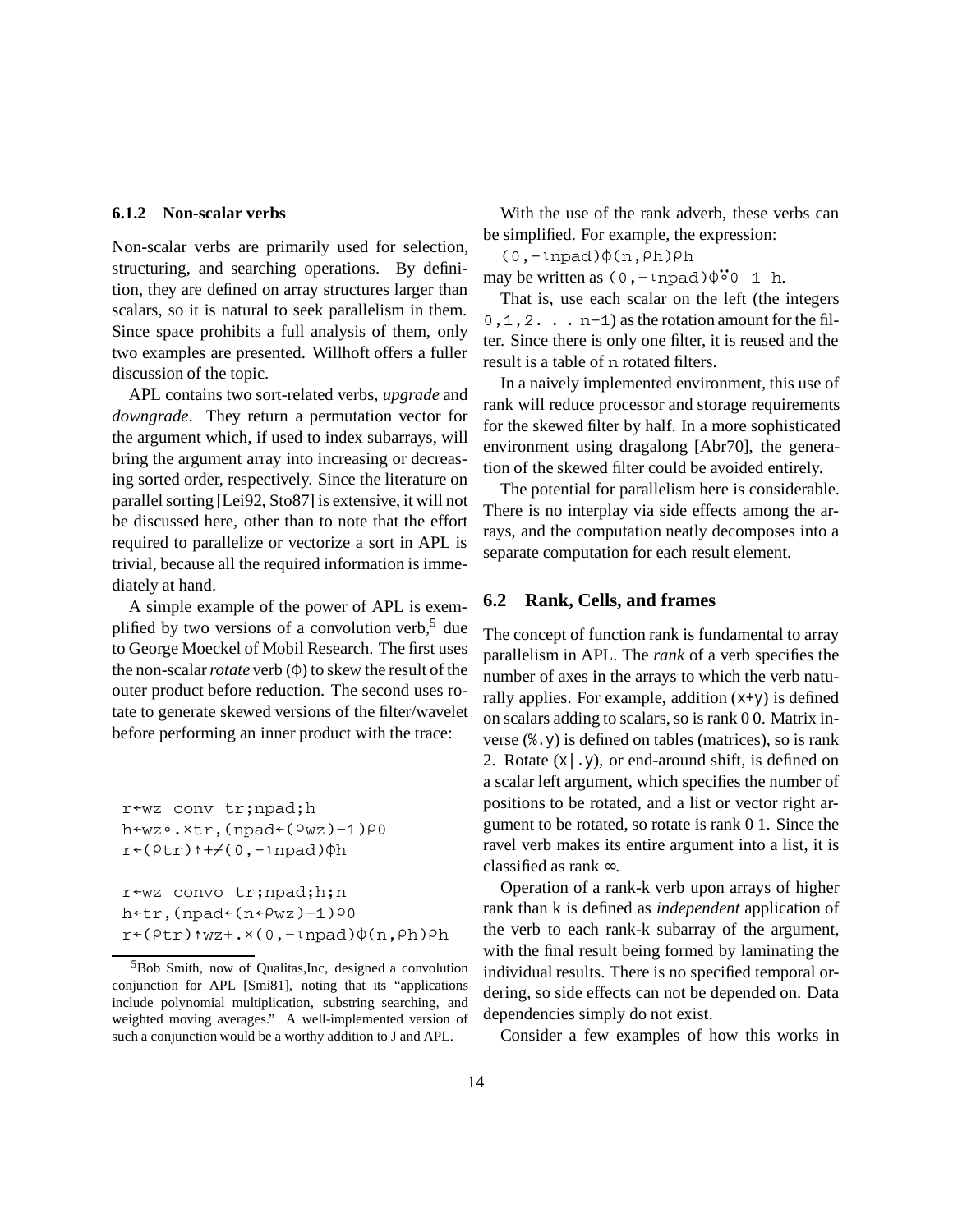practice on an array x whose shape  $(\frac{5x}{x})$  is 2 3 5 4. Matrix inverse applies independently to each of the six (2 by 3) cells of shape 5 4 to produce a result of shape 2 3 4 5:

$$
\begin{array}{c}\n\text{S}\text{?}\\
2 \quad 3 \quad 4 \quad 5\n\end{array}
$$

 $\mathbf{x}$ 

That is, each inverse produces a result of shape 4 5, and the six of them are laminated into the 2 by 3 frame.

The determinant produces a rank-0 scalar for each result from a rank-2 argument, so their lamination produces a result array which is of shape 2 3, because the scalars do not contribute to the result shape.

Fortran 90 has the same effect as APL on scalar functions, but because Fortran 90's semantics are not generalized to the entire language, its applicability is limited. It also complicates the semantics of the remainder of the language.

*Extension* occurs when one argument to a dyadic verb is of the same rank or less than the defined rank of the verb. That argument is extended by reusing it as many times as needed. For example, the expression 2 2 2+2 3 4 and the extended expression  $2+2$  3 4 both produce 4 5 6.

Extension has even greater power when combined with adverbs or conjunctions, as will be shown later.

The concept of function rank has considerable value. It is:

- a conceptual tool to guide our thinking about algorithms,
- a design framework to assist in language design decisions, and
- a powerful way to express SPMD parallelism in a concise and uniform fashion.

Although all verbs have a defined rank, it is often convenient to alter that rank to meet the needs of specific algorithms. This is done with the rank adverb, to be discussed shortly.

#### **6.3 Adverbs and Conjunctions**

As noted earlier, adverbs and conjunctions are a central factor in APL's power as an algorithmic notation. They allow one to concentrate on the problem at hand without getting bogged down in detail. In a sense, they are macros which allow the user to fill in the blanks for a specific computation. For example, in the inner product, the user specifies the combining and reducing verbs, while the control structure used remains unchanged.

### **6.3.1 Insertion and Scan**

In *reduce* or *insert*, the user specifies a verb to be inserted among the subarrays of the argument, and then evaluated. This produces a wide range of useful functions, including the summation, product, maximum, minimum, all, any, and count of Fortran 90, as well many that are not present in Fortran 90.

The *scan* adverb, often called a *parallel prefix* operation, has immense power, particularly on numeric and Boolean arguments. Scan is defined as producing the partial reductions on an argument. For example, the sum scan produces:

|              |                |                | tbl     |       |              |  |
|--------------|----------------|----------------|---------|-------|--------------|--|
|              | 2 <sub>3</sub> | 4              |         | 5     |              |  |
| $\mathbf{1}$ | 1              | $\overline{1}$ |         | 1     |              |  |
|              |                |                | 920.510 |       |              |  |
|              |                |                |         | +\tbl |              |  |
| 2            |                | 5              | 9       |       | 14           |  |
| 1            | 2              |                | 3       |       | 4            |  |
| 9            |                |                |         |       | 11 11.5 21.5 |  |

Boolean scans have such significant value that a number of articles have been written on them alone. For example, not-equal scan can be used to locate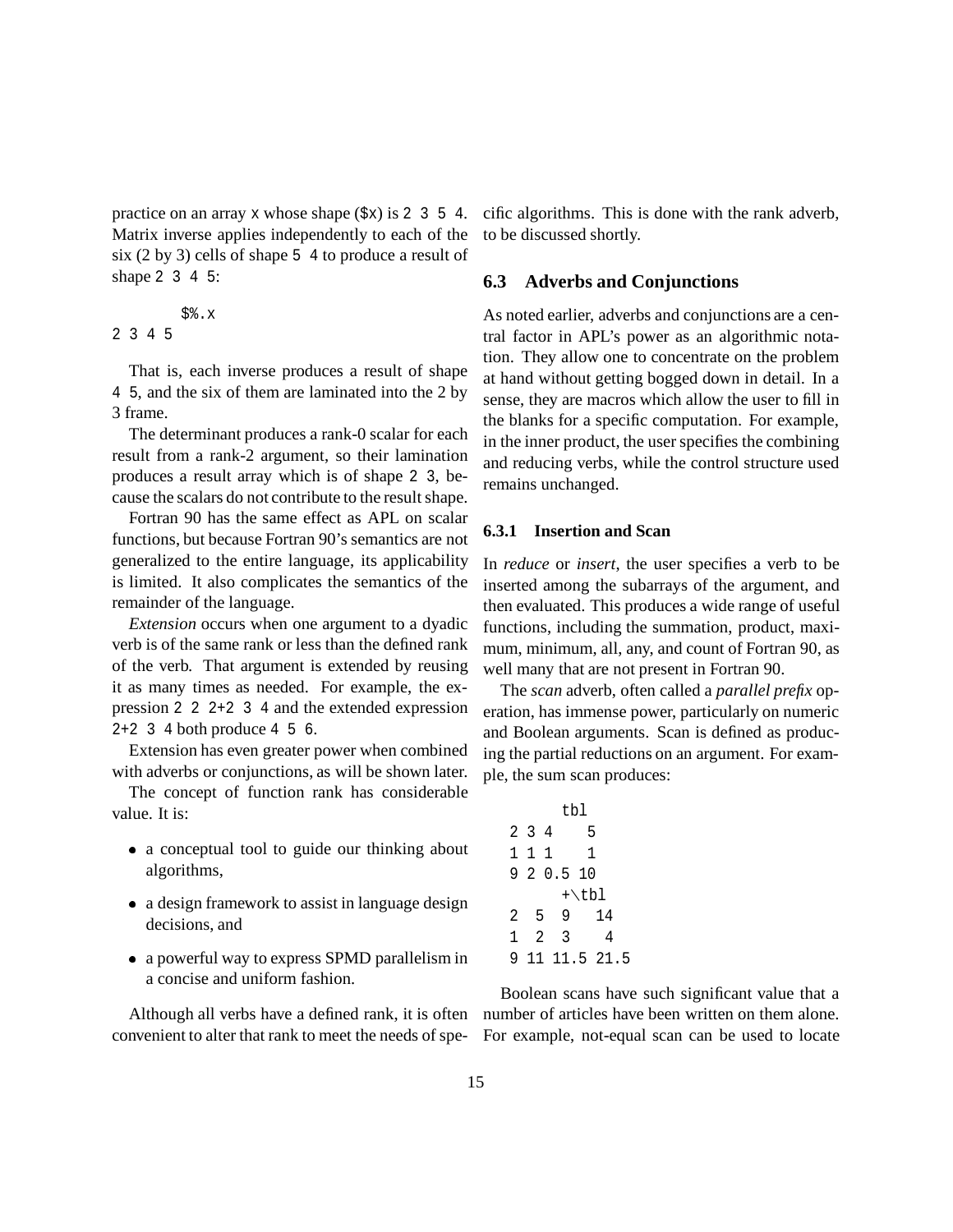quoted strings in text (with the help of the = verb to locate the quotes and generate the required Boolean).

#### **6.3.2 The Recurrence Relation**

Recurrence relations are often trivially expressible in terms of scan. A recurrence relation is a relation among the elements of a list or vector such that the following holds:

$$
seq[i] = add[i] + mpy[i]*seq[i-1]
$$

Until recently, the recurrence relation was generally considered "non-vectorizable" by compiler writers for vector machines. Back in 1971 or earlier, APLers had not been told this was impossible, so they began writing the recurrence relation as:

t«+\addßtû«\mpy

John Heckman created user-defined functions to perform a number of scans in APL, which did the job in  $log_2 n$  iterations. His algorithm was extremely fast and worked on arrays as it does on lists, so many calculations of mortgage payments, etc., could be made at once. The potential for parallelism was obvious. The scan adverb entered APL as a primitive in 1973.

#### **6.3.3 The Rank Adverb**

The rank adverb ("k) permits customization of a primitive, derived, or defined verb to operate on arrays of rank k. Consider the humble +. Operating in isolation, it can only add array to array or scalar to array. But working in conjunction with rank, it can do much more. Here it is used to add a list to each row of a matrix:

100 200 300+"(1) 2 3\$0 1 2 3 4 5 100 201 302 103 204 305

Rank is applying addition to each rank-1 subarray of both arguments. Since there is only one left argument (100 200 300), it is extended and added to both rows of the right argument.

```
100 200+"(0 1) 2 3$0 1 2 3 4 5
100 101 102
203 204 205
```
This picks rank-0 elements from the left argument, and rank-1 subarrays from the right argument. In this case, there are two cells in the left argument, and two in the right, so no extension occurs at the rank level. However, extension does occur at the level of the scalar verb, when  $100$  is added to  $0\quad 1\quad 2$ .

The use of upgrade with rank has some interesting applications. For example, consider the task of determining which words in a table are anagrams of one another, a problem posed by Jon Bentley [Ben83a, Ben83b]. This can be done in J or APL in a few characters, with no explicit iteration [Ber87]. The key to an elegant solution is combining a sorting verb, upgrade, with rank, to grade each name independently. In J, this is done as  $/$ : "1. This results in as many sort operations as there are words in the list, and each of those sorts may be itself parallelized. To be fair, the amount of parallelism obtainable in sorting the characters in a single word is small, but the point is that there is significant parallelism even in a 4-character expression.

#### **6.4 Expressions**

For reasons of comprehension, maintenance, and simplicity, APL programs are usually written as applicative functions. It is, therefore, enlightening to view them from that perspective in order to determine what level of parallelism and other highperformance computing benefits might exist within them.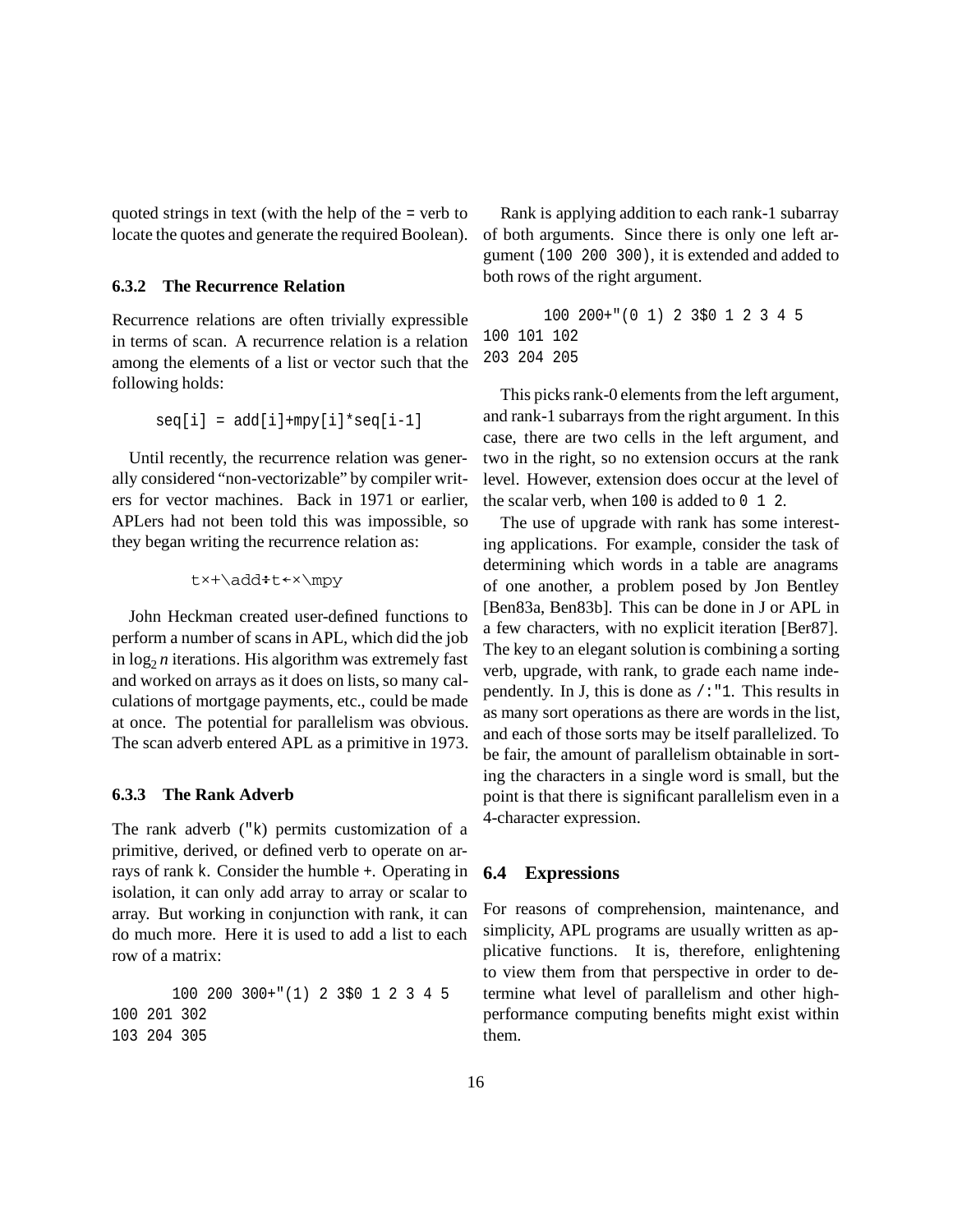The following discussion assumes, for simplicity, that embedded assignment in mid-expression is not used. Although treatment of such assignments only slightly complicates the analysis, it is beyond the scope of this introduction to the topic.

Consider that expressions are formed by combining nouns  $(1 \t2 \t3.5 \t4j3)$ , pronouns  $(X, \t6o, dx)$ , verbs  $(+,-,*,*)$ , and adverbs and conjunctions  $($  ,  $\langle , " , . \rangle$  in syntactically and semantically meaningful ways. For example:

$$
((a+b)*d)*(|:foo e)-f\land g
$$

That is, the sum of a and b is multiplied by d, that result is divided by the result of the transpose of foo applied to e minus f raised to the g power. The linear progression of the computation does not immediately suggest that any parallelism is present.

In fact, there are two types of parallel behavior within the expression which may be exploited concurrently or separately:

- *parenthetical parallelism*
- *chaining* of partial results, or *loop jamming*.

In expressions like the above example, it is obvious by inspection that computation of all of the innermost parenthesized expressions can proceed in parallel. That is, the computation of (a+b) can occur at the same time that  $(|:$  foo e) is being computed. In practice, care must be taken to ensure that side effects within called functions, such as foo, or mid-expression assignment <sup>6</sup> do not alter the semantics of the expression. Since we assume that functional programming style is being observed, this will not happen.

Since these parenthesized computations typically operate on entire arrays, and since foo may represent an large amount of computation, itself amenable to all the forms of parallelism presented here, there may be substantial benefit to seeking parallelism at the expression level.

Furthermore, if the expression is fully parenthesized to reveal its order of evaluation, even more parallelism becomes evident:

 $((a+b)*d){((b+c) * d) * ((b+c) * d) * (d+c) * d) * (e+c) * (f \wedge g))$ 

It is now clear that the computation of  $(f \wedge g)$  can also occur in parallel. Once these innermost parenthesized expressions complete, producing temporary array results, we are left with:

$$
(T1*d)* (T2-T3)
$$

Repeating the parallelize-the-innermostexpressions process, we see that (T1\*d) can proceed in parallel with (T2-T3).

It is now fairly obvious that, at any stage in the evaluation of an expression, there are as many parallel execution threads as there are innermost expressions in the fully parenthesized expression.

*Chaining*, or loop jamming, offers the potential for parallelism over a different axis. In scalar languages, the computation of  $((a+b)*d)$  would probably be written as:

do i=1,n T1(i)= (a(i)+b(i))\*d(i) enddo

rather than as:

```
do i=1,n
T1(i) = a(i) + b(i)enddo
do j=1,n
T2(j) = T1(j)*d(j)enddo
```
<sup>&</sup>lt;sup>6</sup>Hence its omission in this brief treatment.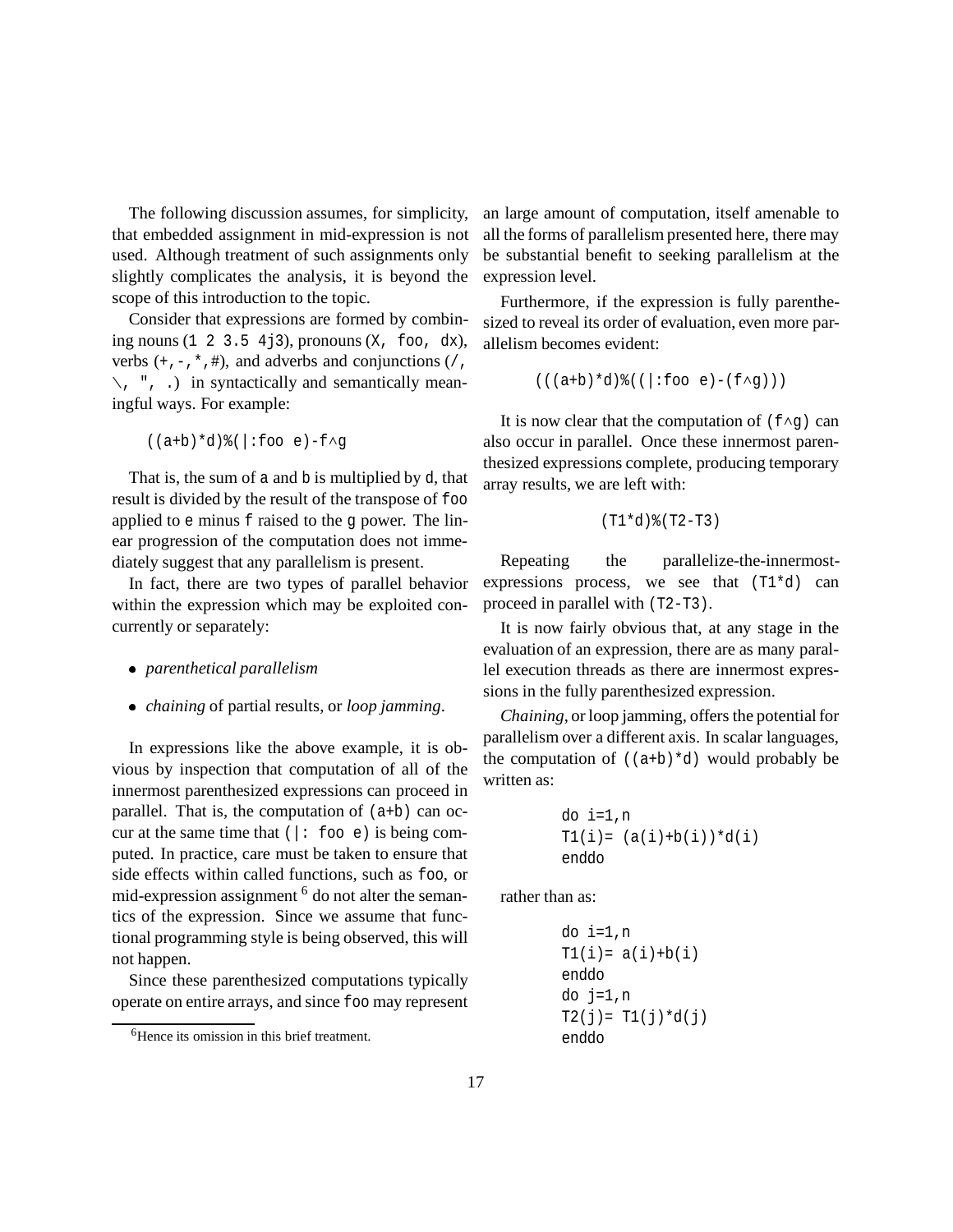Although code sequences such as the latter are rarely written directly, they do arise out of programgenerated code and out of compiler-induced optimizations. Therefore, compilers routinely perform loop jamming to reduce them to a form such as:

```
do i=1,n
TMP= a(i)+b(i)T1(i) = TMP *d(i)enddo
```
A similar form is also used by some vector supercomputers, notably the Cray X-MP, to *chain* together vector operations, so as to overlap their computation across several functional units, and to reduce the bottleneck of traffic between main store and the registers where computation actually occurs.

Static analysis of APL functions permits similar optimizations to take place at the expression level, merging a sequence of primitive functions on arrays into an interleaved execution on subsets of the arrays. This merging makes the expressions amenable to optimized execution by techniques such as vectorization, parallelization, and strip mining. IBM's APL2 interpreter for the IBM 3090 Vector Facility performs loop merging, although the documentation [MM89] is vague about the extent to which it is actually done.

Loop jamming has the potential for significant performance in an interpretive environment, because it reduces the load/store traffic associated with arrayvalued temps, as well as eliminating the storage management overhead associated with each jammed primitive. This has the desirable effect of reducing  $N_{1/2}$  for the interpreter. [HP90] <sup>7</sup> Large  $N_{1/2}$  values are the well-founded basis for interpreted APL's

reputation of being slow for iterative computation on scalars and small arrays.

#### **6.5 Phrasal forms**

Phrasal forms include the fork and hook discussed previously. Since their utility from the standpoint of parallelism is obvious, they are not discussed further here. More information on phrasal forms can be found in McDonnell and Iverson [MI89] and in McIntyre [McI91].

#### **6.6 User-defined Functions**

User-defined functions are APL's cognate of functions and subroutines in other languages, and are the primary method used to create non-trivial applications in APL. Like other languages, control flow in user-defined functions is sequential and appears, in isolation, to be inherently non-parallel. Of course, since user-defined functions may utilize all the forms of expression discussed in this section, there is considerable potential for parallelism within each sentence of APL. In spite of the apparent plodding nature of sequential control flow, there are two ways in which APL functions may exhibit parallel behavior:

- SPMD computation at the function level
- concurrent inter-line computation

SPMD computation occurs when the function is invoked multiple times by an adverbial expression. The two most common forms of this invocation are through the *rank* adverb and through the *under* conjunction, of which the APL2 *each* adverb is a special case.

Consider a function p that solves Poisson's equation using any of several techniques, such as Jacobi or Gauss-Seidel iteration on a 2-d grid. How can this be applied to several independent sets of data? Three ways come to mind:

 $7N_{1/2}$  is a measure of the minimum number of elements required in an array computation for the computer to achieve half of its peak performance on that computation. Since  $N_{1/2}$  is effectively a measure of the " $0 - 60$  time" for a system, the smaller it is, the better.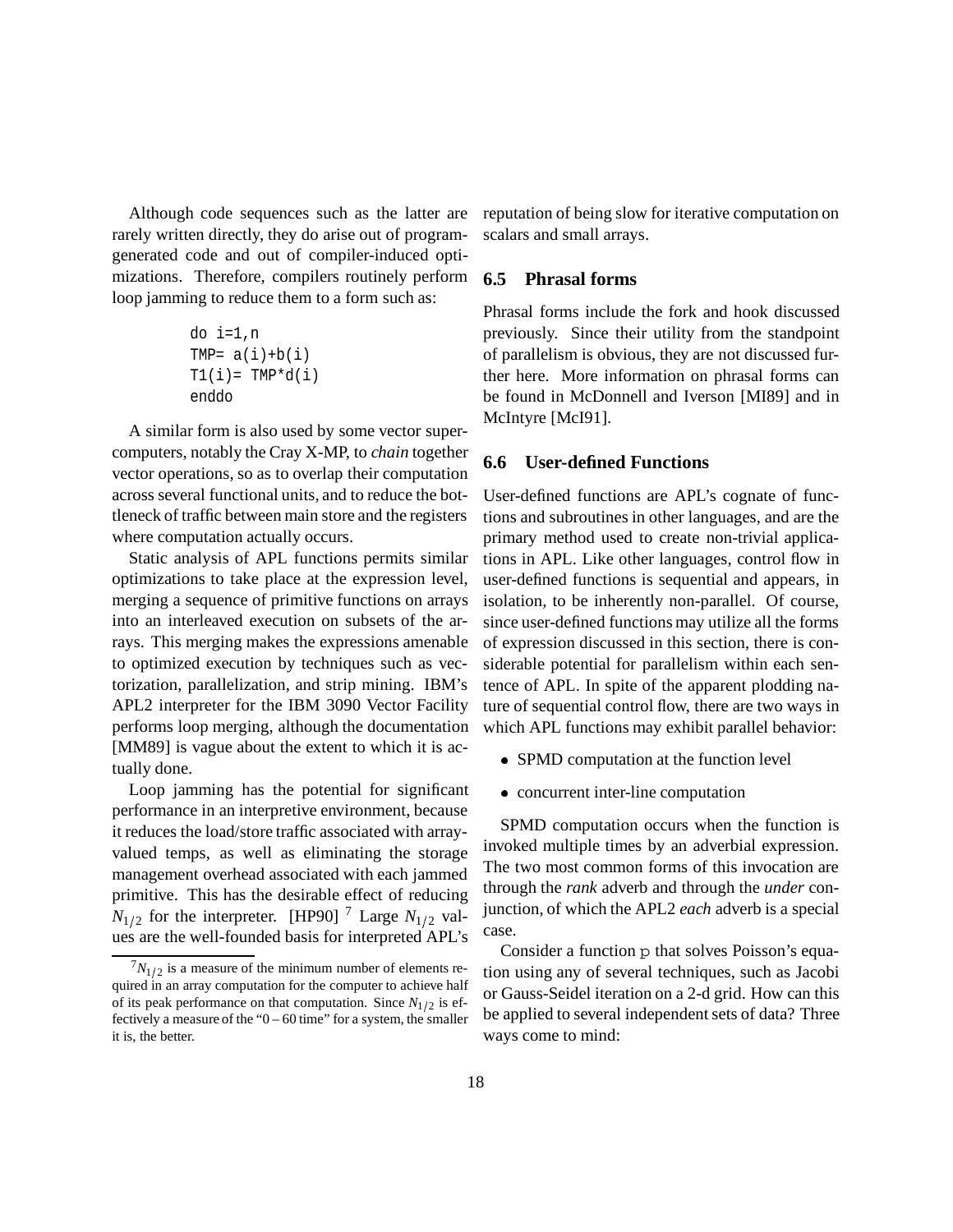- Modify the function to accept a rank 3, rather than rank 2, argument, and make it explicitly handle multiple sets: p d3
- $\bullet$  Use the rank adverb  $(\nabla \times)$  to explicitly apply the function to the rank 2 tables of a higher rank argument: p"2 d3
- Use the *under* conjunction (&.) to apply the function to each of an array of tables: p&.> d2a;d2b;d2c

Each of these techniques has its own set of advantages and disadvantages. The first one obviously requires a perhaps non-trivial amount of programming effort. Both the first and the second require all sets of data to be the same shape. The third may be, with current interpreters, slower or more of a storage hog than the first two approaches. Thus, choice of a method depends in part on the set of problems being solved, and partly on taste.

The first may or may not exhibit more parallelism than the last two, depending on how the code is written. If it were to iterate over all sets until all had stabilized, then toward the end, it would be wasting effort on the sets which had already stabilized. On a machine with a large amount of fine-grain parallelism, this might not make much difference. The latter two are more appropriate for large-grain parallelism, since they decompose the problem into a series of logically independent, fairly large computations, which may all proceed concurrently.

Inter-line parallelism is essentially the same form of parallelism which exists at the expression level, except that the analysis extends across sentences. Unlike the naive form of expression level parallelism discussed above, this form must take assignment and other side effects into account, if semantics are to be preserved properly. Since the essentials of inter-line and expression level parallelism are much the same, no further discussion of it will take place here.

#### **6.7 Composition**

Composition in J and the SHARP APL dialect of APL offers significant computational power [Ber87, BI80]. Unlike composition in mathematics, which does little more than to glue functions together, composition in APL also glues together the intermediate results. APL requires that the result of any computation be a rectangular array. There are ways of getting around this, by use of recursive data structures or indirection, but they are sometimes inconvenient or messy.

Consider composition in J, denoted as &, combining two verbs, f and g. The composition applies g to each cell of the argument(s) as determined by g. The result of each cellular computation from g is then passed to f, without the requirement that each result from g be of the same shape. Effectively, such composition lets us *pipeline* arrays from verb to verb, offering considerable convenience as well as a great deal of MIMD parallelism: Each cell can be computed independently in any of the composed verbs. Unlike the pipes of operating systems, which only support a single character vector, these pipes are arrays of arbitrary type, rank, and shape.

### **6.8 Tacit definition**

Tacit definition is an extension of phrasal forms and functional programming, in which variable names do not appear [HIM91]. Hence, issues of liveness of variables do not arise, and the compilation task is simplified in that regard.

Donald McIntyre's delightful history of mathematical notation includes a presentation of eight statistical functions in traditional and tacit form [McI91].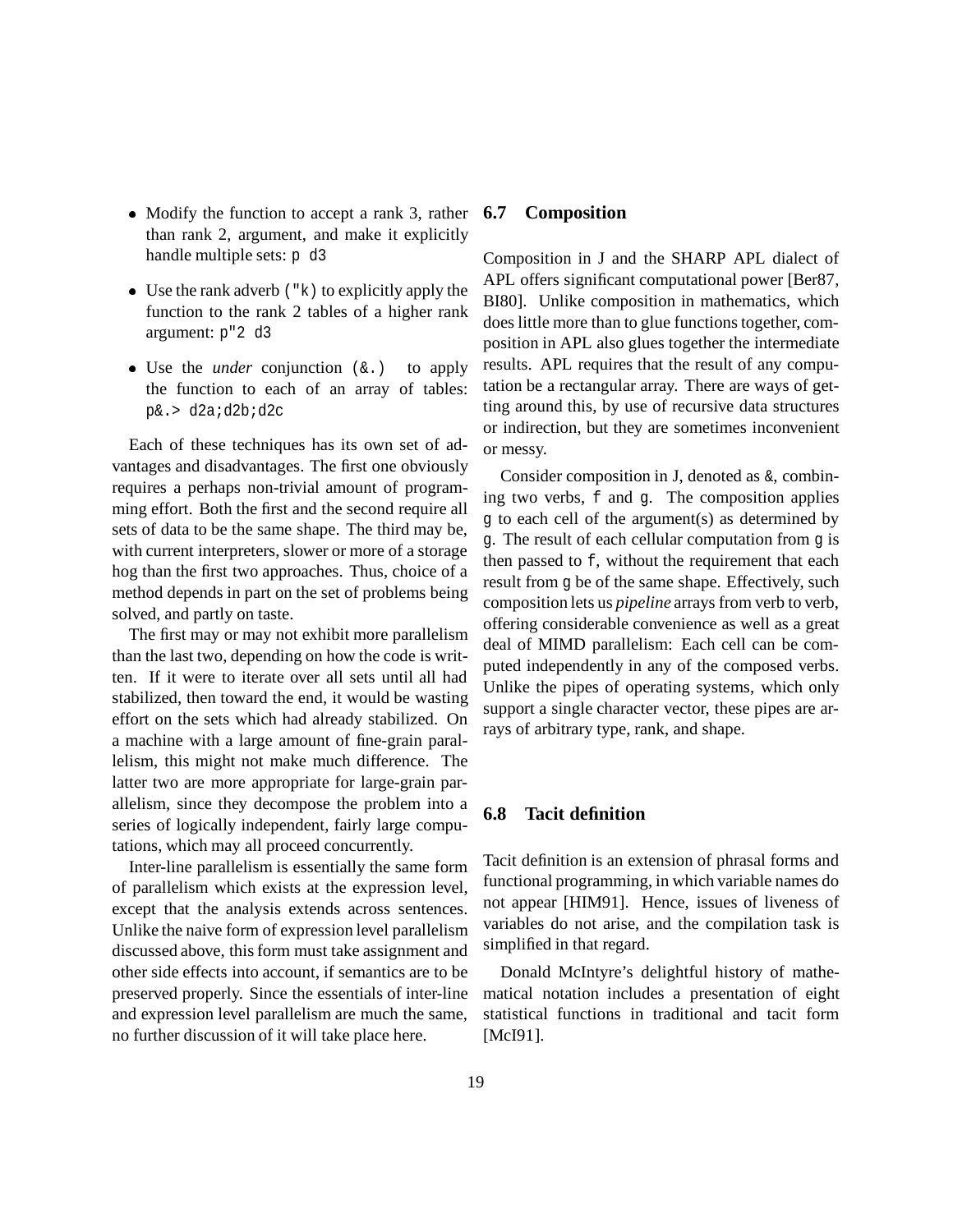#### **6.9 Gerunds**

In natural language, a gerund is the noun form of a verb. For example, in the phrase, *programming is an art*, the verb *to program* is a gerund. In J, a gerund is an array which represents one or more verbs. Gerunds are manipulated identically to any other data in J. For example, IF/THEN/ELSE can be interpreted as using the Boolean value resulting from the conditional to index a two-element gerund, and then applying the selected element to an appropriate argument. Gerunds were introduced into J as a way to offer a rich set of capabilities including:

- MIMD computation
- control structures including generalized if/then/else, case, do while, etc.
- first-class treatment of verbs

More information on gerunds may be found in Bernecky and Hui [BH91] and in Iverson[Ive96, Ive91]. Background material may be found in Bernecky's early work on function arrays[Ber84].

First-classness is not of great relevance to this discussion, except inasmuch as it enables clean design of other capabilities, by supporting computation on functions as data. For example, arrays of verbs may be created, manipulated as if they were data objects, then a subset of them applied to data objects.

Control structures are important to highperformance computing because they simplify control flow analysis and data flow analysis. This in turn permits generation of more efficient code and enables vectorization and parallelization:

Loops without dependencies among their iterations are a rich source of parallelism in scientific code [HSF92].

Flow analysis in APL is even more important than in other languages because APL does not have declarations. Methods such as array morphology are only now beginning to be used to optimize APL execution. Gerunds make APL more amenable to flow analysis and simplify the generation of high quality, efficient code.

Gerunds also offer the programmer a direct and simple way to specify MIMD (Multiple-Instruction, Multiple-Data) computations. There are several ways to achieve MIMD, including agenda and insertion of gerunds.

#### **6.10 Parallelism Measurement Criteria**

I have considered ways to measure the potential parallelism of an entire APL application, but thus far, have not come up with a simple, satisfying metric which is not a function of an arbitrary number of variables for any but the most trivial operations. The ability to nest parallel structures within APL makes the description of a program's parallelism a tree structure rather than a scalar.

### **7 Processes and Synchronization**

As was shown previously, APL has the capability to describe parallel computations on a variety of levels without resort to processes, operating system characteristics, process creation, synchronization, process destruction, etc.

Although these nuts-and-bolts aspects of parallel computing on today's machines may or may not be with us tomorrow, they certainly should not be embedded in the description of algorithms.

The inherent parallelism of APL handles all of the above requirements implicitly. It offers an embarrassment of riches from the standpoint of parallelism. Unlike other languages, the problem in APL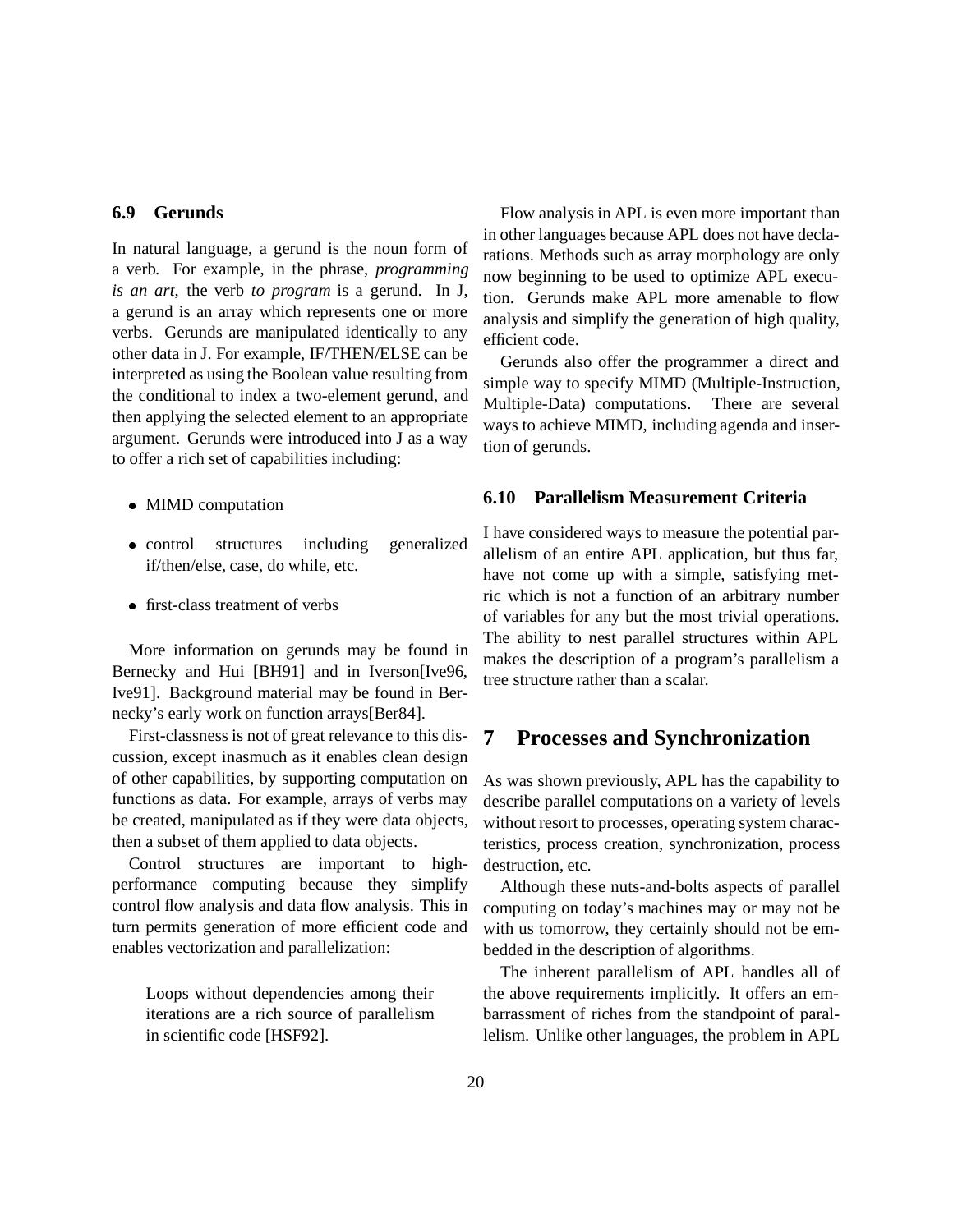is *not* determining where parallelism exists. Rather, it is to decide what to do with all of it.

# **8 Portability**

As noted throughout this paper, the abstract nature of a language such as APL has a significant impact on the portability of applications created with it. Not only are programs more portable than they would be if assumptions about underlying data types and representations were made, but the performance potential of applications, particularly across wide architectural boundaries, remains higher with abstract languages than it does with low-level languages such as Fortran.

### **9 Bugs**

Notational consistency is an important aspect of APL dialects. The language has a simple syntax, and consistent semantics for both primitive and user-created entities. This means that issues such as precedence, a frequent cause of bugs in traditional languages, are simply not an issue in APL.

As noted previously, the conciseness of APL also contributes heavily to code reliability, as does the inherent preservation of type and shape information with arrays. For example, in the APL model of a loom [Ber86], there is one parameter – the tieup matrix used to connect the foot treadles to the harness – and two arguments: the threading, which specifies which warp thread is connected to which harness, and the treadling sequence actually used. The APL code is entirely functional and clearly correct, consisting of two index operations and an inner product. Contrast this with the several pages of BASIC to perform the same task, in which there is so much baggage that it is a challenge just to find the part of the code which actually does the work!

APL's inherent array-handling properties and functional nature contribute to the reduction in explicitly coded variables representing array size, induction variables, and so on. With less code and fewer variables, fewer things can go wrong, producing a net increase in code reliability.

Although these aspects of APL do not heavily correlate with supercomputer usage, they are nonetheless noteworthy as being features of the language which help one to obtain correct answers from a computer in a shorter timeframe than is otherwise possible.

### **10 Clarity of Expression**

The clarity of expression of ideas possible with APL over that possible with languages such as Fortran makes it easier to optimize algorithms and to gain insight into problems. The performance of an APL model of a loom was improved by a factor of twenty in a short time, by virtue of the clarity of the algorithm expressed in APL – the APL program consisted of three verbs, whereas the same program written in BASIC was more than two pages of code.

Conciseness works well with our short term memory – we can only deal with seven or eight symbols or chunks of information at once, and APL, by condensing expression into a compact form, allows us to grasp a larger portion of the problem at once.

This conciseness also has benefits for compilers, because APL provides a larger amount of semantic context from which to deduce properties of an algorithm, and thereby produce improved, parallel, or vectorized code.

The abstraction of APL makes it possible and desirable to isolate architectural characteristics from algorithms. This enhances portability, and increases the clarity of the algorithm, by not cluttering it up with details about the machine on which it happens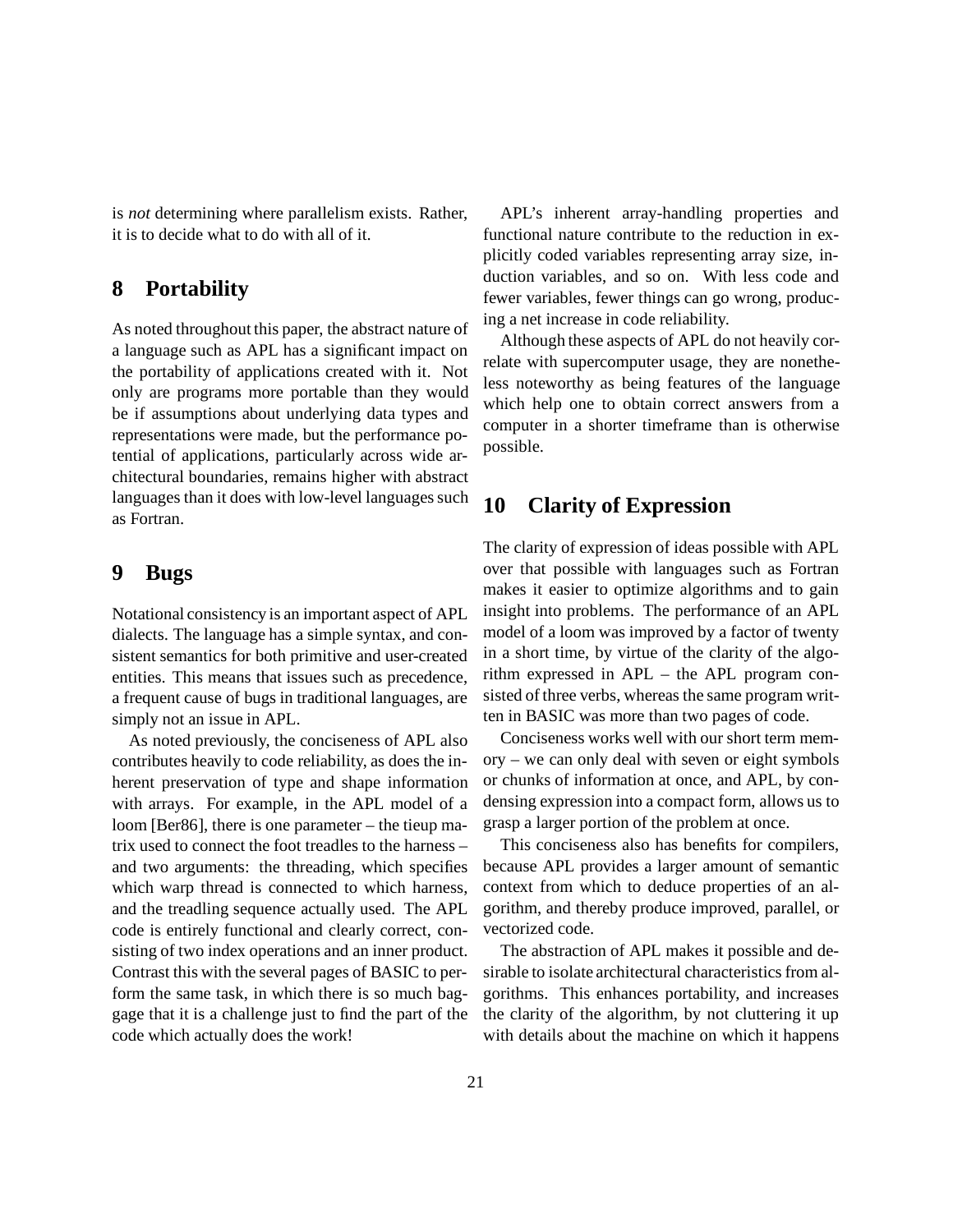to be running today.

### **11 Summary**

APL has been shown to possess an immense amount of parallel expression, providing a rich blend of SIMD, MIMD, and SPMD capabilities. It does this without compromise – there is no need to embed machine characteristics within application programs. This enhances portability.

APL's richness of expression provides significant semantic content for the compiler writer, which makes generation of high-performance code an easy task.

### **12 Additional Reading**

Cann [Can92] offers a number of the same arguments presented here, as well as concrete evidence, in terms of benchmarks on non-trivial numerical programs, that applicative languages have the potential to match or beat the performance of Fortran.

Willhoft's article covers some of the same ground as does this article. He concentrates on the semantics of each primitive, to present its parallel nature. He does not discuss parallelism at the expression or function level, nor does he discuss parallelism of the sort expressible by phrasal forms or gerunds (APL2 does not possess gerunds). Willhoft makes pragmatic measurements of the potential parallelism present in a small number of APL applications, drawing conclusions which are in line with those presented here.

Some of Willhoft's recommendations for language changes already exist in J, in the form of gerunds to provide control structures and in the rank adverb as an axis specifier. Sadly, parallelism in the APL2 *each* adverb is said to be unachievable in APL2 because it lacks the ability to specify that a

user-defined verb is free of side effects. This is a design issue, which has been resolved in other systems by defining the behavior of the each adverb or its cognate as having undefined application order on its argument.

### **13 Acknowledgments**

Professor Ken Jackson of the University of Toronto Computer Science Department encouraged me to produce this paper. I am grateful to Diane V. Flores for her editorial assistance.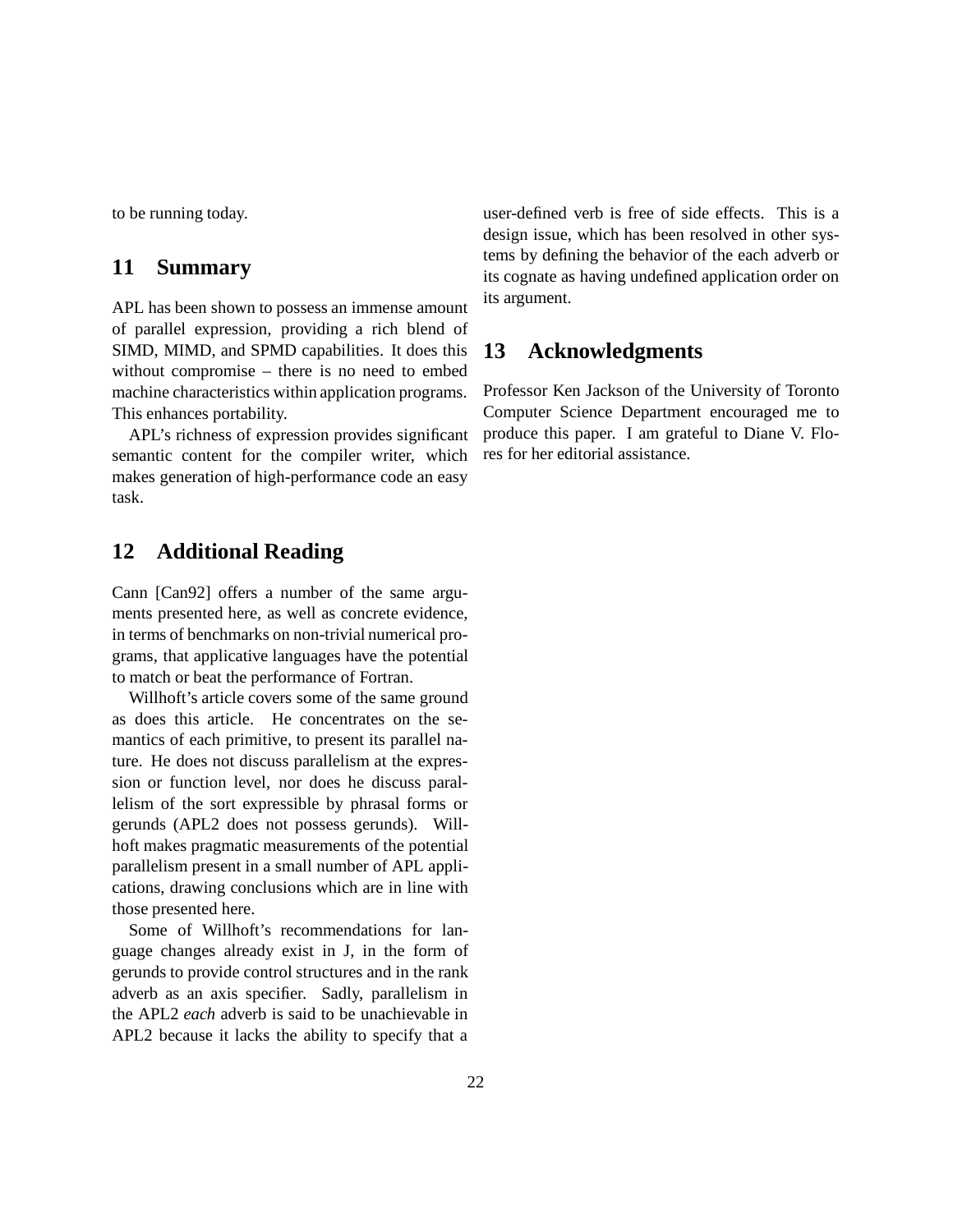### **References**

- [Abr70] Philip Abrams. *An APL Machine*. PhD thesis, Stanford University, 1970. SLAC Report No. 114.
- [AKPW83] J.R. Allen, K. Kennedy, C. Porterfield, and J. Warren. Conversion of control dependence to data dependence. In *Proceedings of the Principles of Programming Languages Conference*, 1983.
- [BB93] Robert Bernecky and Paul Berry. *SHARP APL Reference Manual*. Iverson Software Inc., 33 Major St., Toronto, Canada, 2nd edition, 1993.
- [Ben83a] Jon Bentley. Programming pearls. *Communications of the ACM*, 20(8), July 1983.
- [Ben83b] Jon Bentley. Programming pearls. *Communications of the ACM*, 20(9), August 1983.
- [Ber84] Robert Bernecky. Function arrays. *ACM SIGAPL Quote Quad*, 14(4):53–56, June 1984.
- [Ber86] Robert Bernecky. APL: A prototyping language. *ACM SIGAPL Quote Quad*, 16(4), July 1986.
- [Ber87] Robert Bernecky. An introduction to function rank. *ACM SIGAPL Quote Quad*, 18(2):39–43, December 1987.
- [Ber91a] Robert Bernecky. Fortran 90 arrays. *ACM SIGPLAN Notices*, 26(2), February 1991.
- [Ber91b] Robert Bernecky. Fortran 90 arrays. *APL-CAM Journal*, 13(4), October 1991. Originally appeared in *ACM SIGPLAN Notices*, 26(2), February 1991.
- [Ber93a] Robert Bernecky. Array morphology. *ACM SIGAPL Quote Quad*, 24(1):6–16, August 1993.
- [Ber93b] Robert Bernecky. The role of APL and J in high-performance computation. *ACM SIGAPL Quote Quad*, 24(1):17–32, August 1993.
- [BH91] Robert Bernecky and R.K.W. Hui. Gerunds and representations. *ACM SIGAPL Quote Quad*, 21(4), July 1991.
- [BI80] Robert Bernecky and Kenneth E. Iverson. Operators and enclosed arrays. In *APL Users Meeting 1980*. I.P. Sharp Associates Limited, 1980.
- [Cam89] Lloyd W. Campbell, editor. *Fortran 88: A Proposed Revision of FORTRAN 77*. ISO/IEC JTC1/SC22/WG5-N357, March 1989.
- [Can92] David C. Cann. Retire Fortran? A debate rekindled. *Communications of the ACM*, 35(8), August 1992.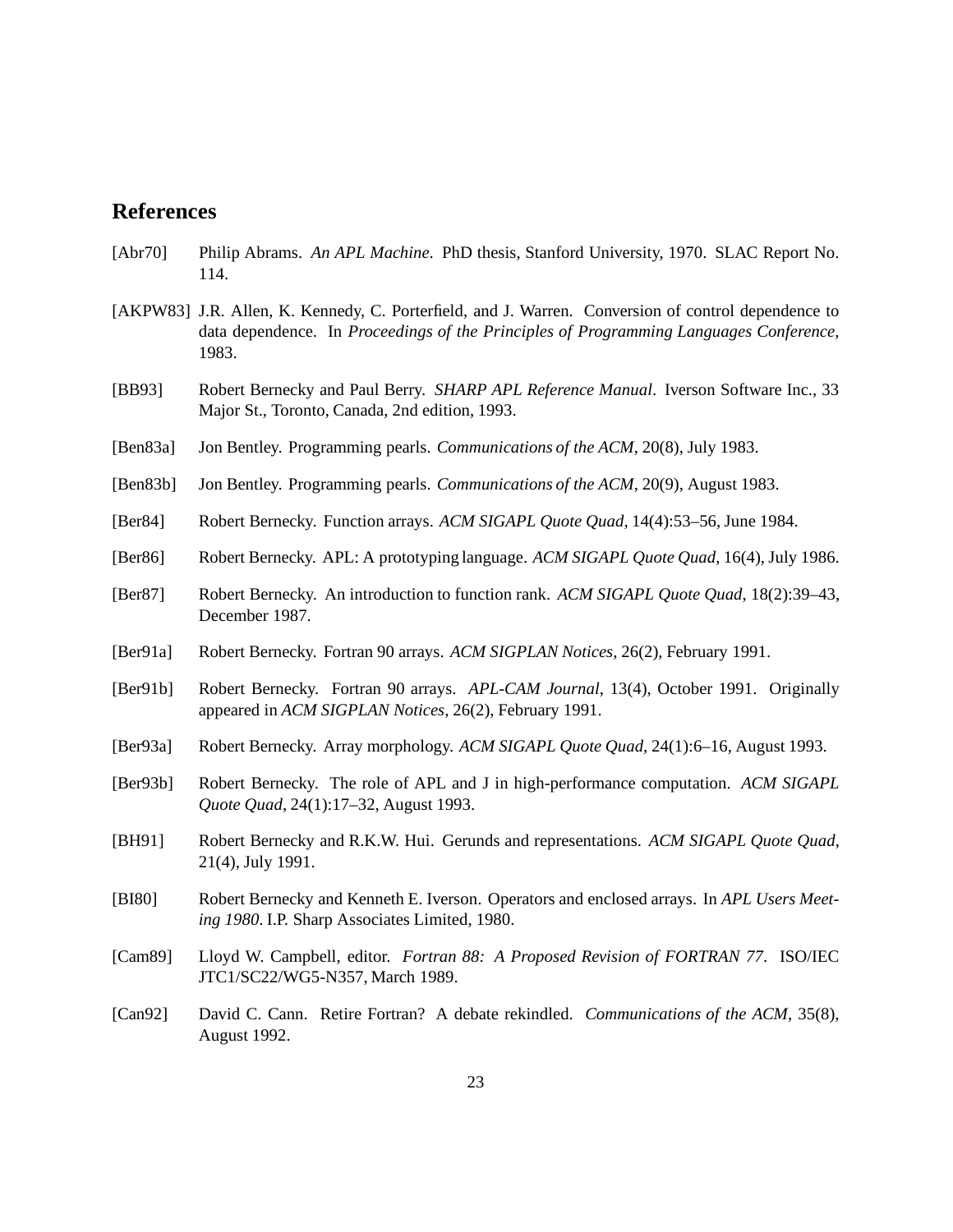- [DD90] M.J. Daydé and I.S. Duff. Use of parallel level 3 BLAS in LU factorization on three vector multiprocessors – the Alliant FX/80, the CRAY-2, and the IBM 3090VF. *1990 International Conference on Supercomputing*, June 1990.
- [DDHD90] J.J. Dongarra, Jeremy Decroz, Sven Hammarlung, and Ian Duff. A set of level 3 basic linear algebra subprograms. *ACM Transactions on Mathematical Software*, 16(1), March 1990.
- [HIM91] Roger K.W. Hui, Kenneth E. Iverson, and Eugene E. McDonnell. Tacit programming. *ACM SIGAPL Quote Quad*, 21(4), August 1991.
- [HP90] John L. Hennessy and David A. Patterson. *Computer Architecture: A Quantitative Approach*. Morgan Kauffman, 1990.
- [HSF92] Susan Flynn Hummel, Edith Schonberg, and Lawrence E. Flynn. Factoring: A method for scheduling parallel loops. *Communications of the ACM*, 35(8), August 1992.
- [IBM94] IBM. *APL2 Programming: Language Reference*. IBM Corporation, second edition, February 1994. SH20-9227.
- [Ive62] Kenneth E. Iverson. *A Programming Language*. John Wiley & Sons, Inc., 1962.
- [Ive91] Kenneth E. Iverson. *Programming in J*, 1991.
- [Ive96] Kenneth E. Iverson. *J Introduction and Dictionary*, J release 3 edition, 1996.
- [Lei92] F. Thomson Leighton. *Introduction to Parallel Algorithms and Architectures: Arrays, Trees, Hypercubes*. Morgan Kaufmann, 1992.
- [LHKK79] C.L. Lawson, R.J. Hanson, D.R. Kincaid, and F.T. Krogh. Basic linear algebra subroutines for FORTRAN usage. *ACM Transactions on Mathematical Software*, 5(3), September 1979.
- [McI91] D.B. McIntyre. Language as an intellectual tool: From hieroglyphics to APL. *IBM Systems Journal*, 30(4), 1991.
- [MI89] Eugene E. McDonnell and Kenneth E. Iverson. Phrasal forms. *ACM SIGAPL Quote Quad*, 19(4), August 1989.
- [MM89] M. V. Morreale and M. Van Der Meulen. Primitive function performance of APL2 Version 1 Release 3 (with SPE PL34409) on the IBM 3090/S Vector Facility. Technical Report Technical Bulletin No. GG66-3130-00, IBM Washington Systems Center, IBM Corporation, May 1989.
- [MSA<sup>+</sup> 85] J.R. McGraw, S.K. Skedzielewski, S.J. Allen, R.R. Oldehoeft, J. Glauert, C. Kirkham, W. Noyce, and R. Thomas. SISAL: Streams and iterations in a single-assignment language, language reference manual. Technical Report M-146, Revision 1, Lawrence Livermore National Laboratory, March 1985.